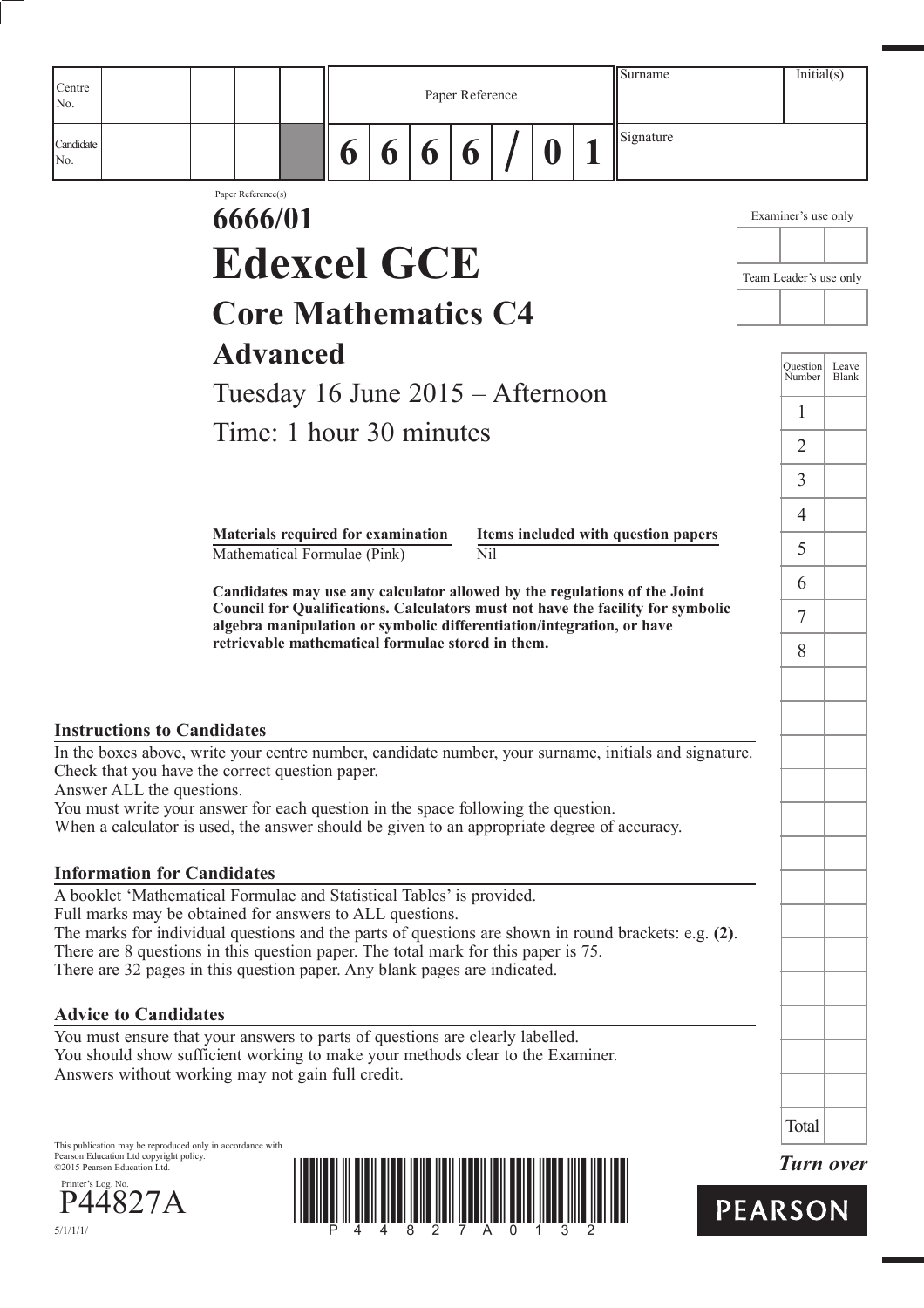1. (a) Find the binomial expansion of

$$
(4+5x)^{\frac{1}{2}}, \quad |x| < \frac{4}{5}
$$

in ascending powers of x, up to and including the term in  $x^2$ . Give each coefficient in its simplest form.

- (b) Find the exact value of  $(4 + 5x)^{\frac{1}{2}}$  when  $x = \frac{1}{10}$ Give your answer in the form  $k\sqrt{2}$ , where k is a constant to be determined.
- (c) Substitute  $x = \frac{1}{10}$  into your binomial expansion from part (a) and hence find an approximate value for  $\sqrt{2}$

Give your answer in the form  $\frac{p}{q}$  where p and q are integers.

 $(2)$ 

 $(5)$ 

 $(1)$ 

Leave blank

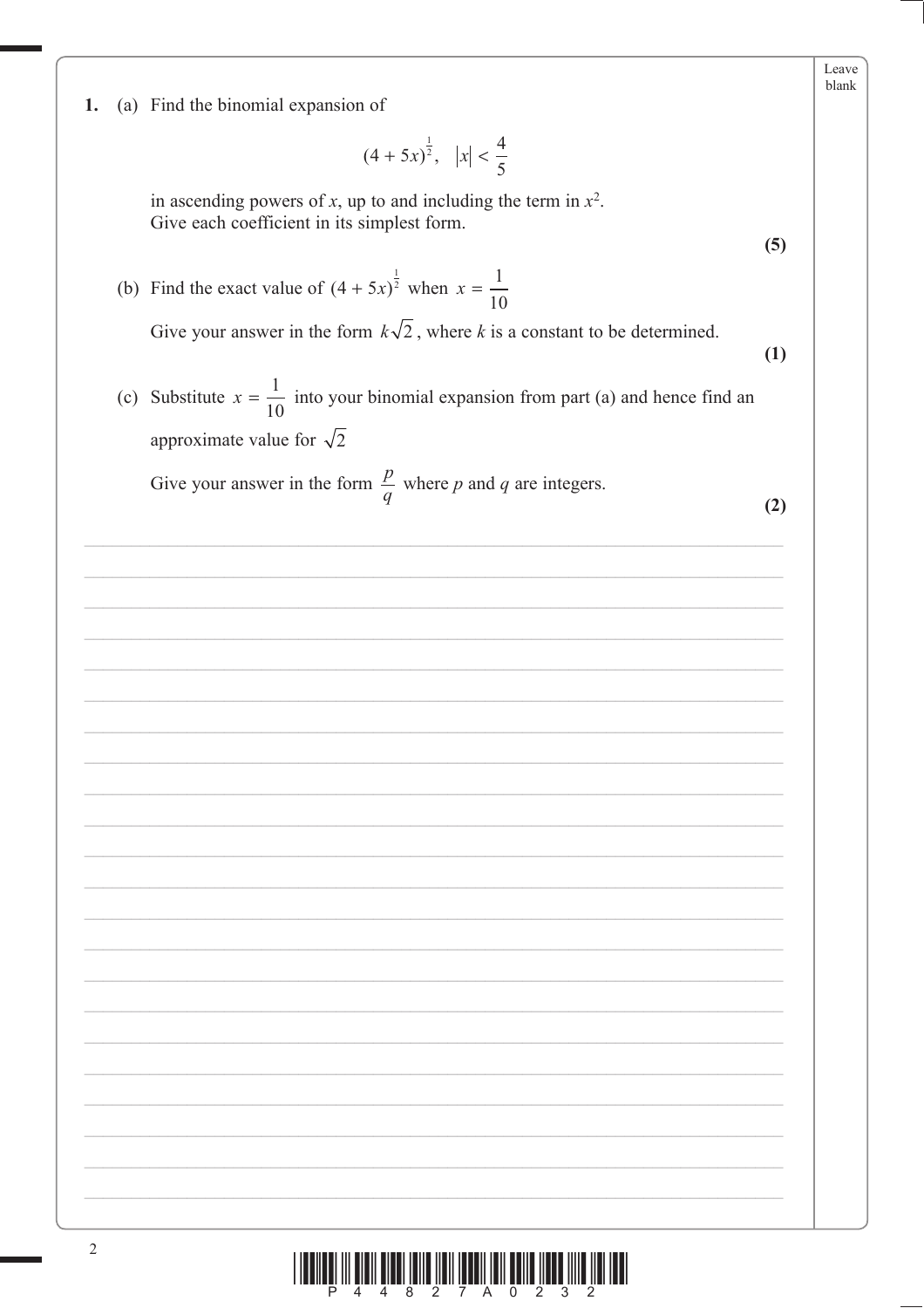|                 | Leave<br>blank |
|-----------------|----------------|
|                 |                |
|                 |                |
|                 |                |
|                 |                |
|                 |                |
|                 |                |
|                 |                |
|                 |                |
|                 |                |
|                 |                |
|                 |                |
|                 |                |
|                 |                |
|                 |                |
|                 |                |
|                 |                |
|                 |                |
|                 |                |
|                 |                |
| (Total 8 marks) | Q1             |



Ĺ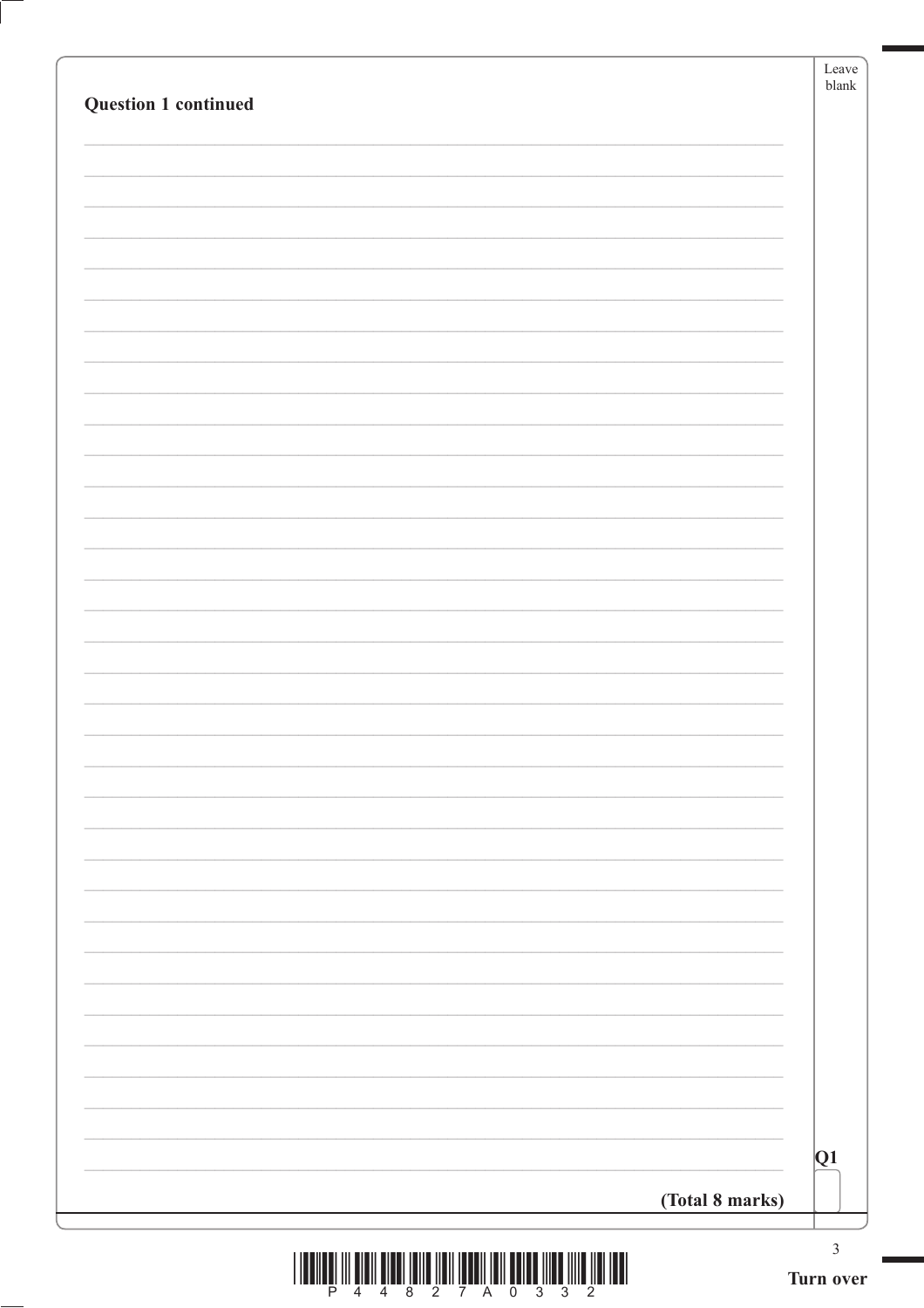$2.$ The curve  $C$  has equation

$$
x^2 - 3xy - 4y^2 + 64 = 0
$$

- (a) Find  $\frac{dy}{dx}$  in terms of x and y.
- (b) Find the coordinates of the points on C where  $\frac{dy}{dx} = 0$

(Solutions based entirely on graphical or numerical methods are not acceptable.)

 $(6)$ 

 $(5)$ 

Leave blank

| $\mathcal{L}_{\mathcal{A}}$ and $\mathcal{L}_{\mathcal{A}}$ and $\mathcal{L}_{\mathcal{A}}$ |
|---------------------------------------------------------------------------------------------|
|                                                                                             |
|                                                                                             |
| $\sim$                                                                                      |
|                                                                                             |
| $\overline{\phantom{0}}$                                                                    |
|                                                                                             |
|                                                                                             |
|                                                                                             |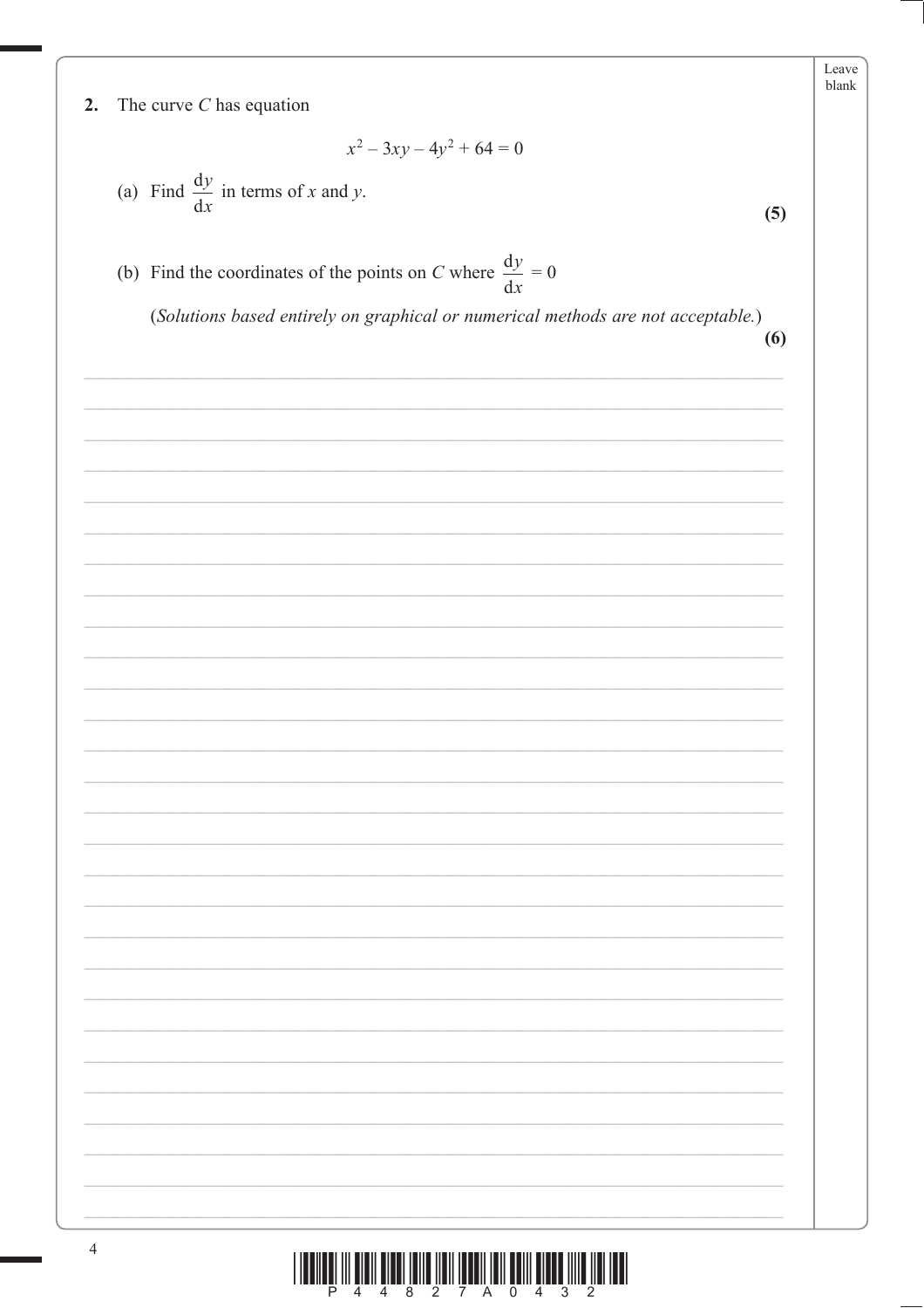| <b>Question 2 continued</b> | ${\rm Leave}$<br>$b$ lank |
|-----------------------------|---------------------------|
|                             |                           |
|                             |                           |
|                             |                           |
|                             |                           |
|                             |                           |
|                             |                           |
|                             |                           |
|                             |                           |
|                             |                           |
|                             |                           |
|                             |                           |
|                             |                           |
|                             |                           |
|                             |                           |
|                             |                           |
|                             |                           |
|                             |                           |
|                             |                           |
|                             |                           |
|                             |                           |
|                             |                           |
|                             |                           |
|                             |                           |
|                             |                           |
|                             |                           |
|                             |                           |
|                             |                           |
|                             |                           |
|                             |                           |
|                             |                           |
|                             | $\sqrt{5}$<br>Turn over   |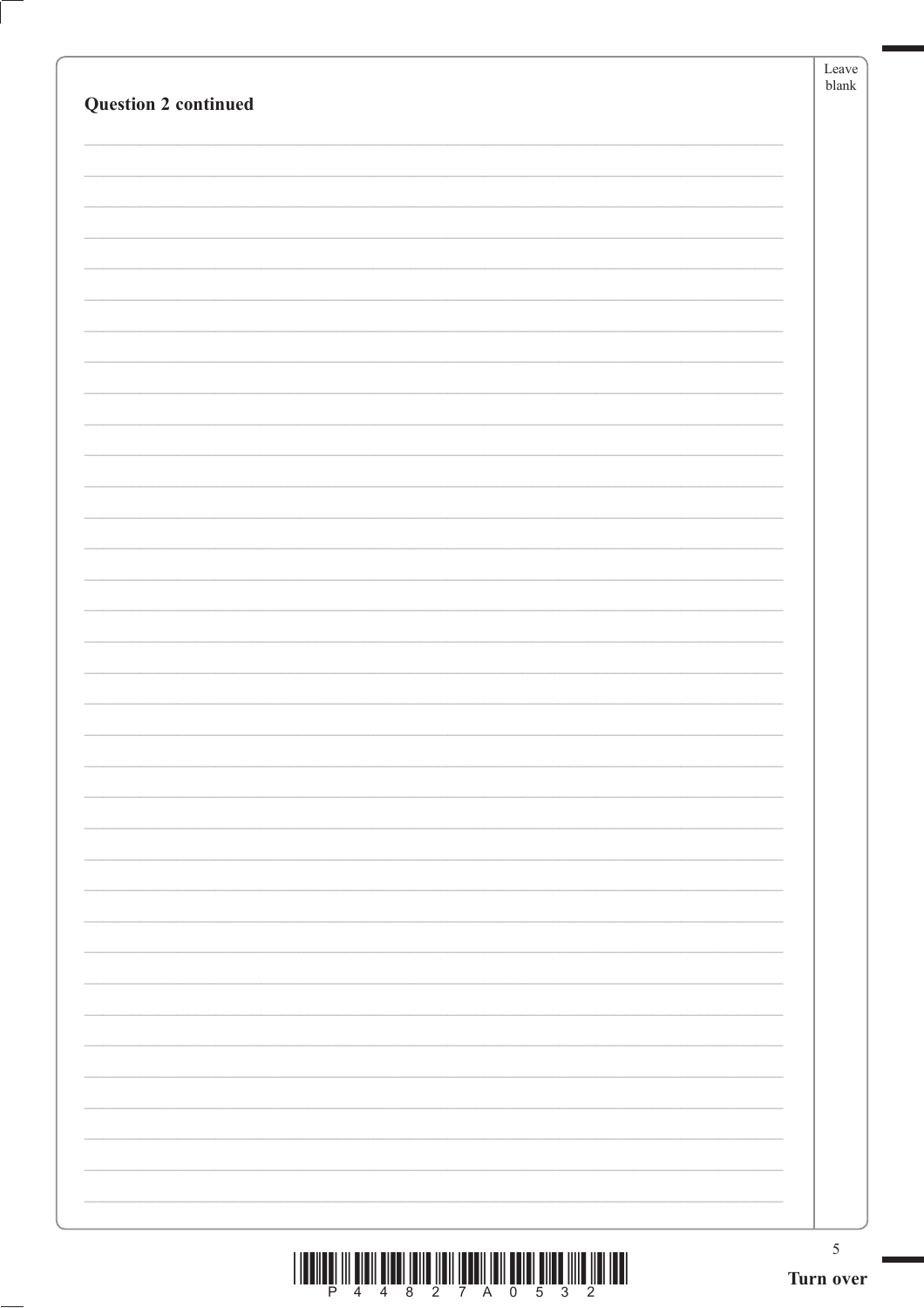| <b>Question 2 continued</b> | Leave<br>$\ensuremath{\mathit{blank}}$ |
|-----------------------------|----------------------------------------|
|                             |                                        |
|                             |                                        |
|                             |                                        |
|                             |                                        |
|                             |                                        |
|                             |                                        |
|                             |                                        |
|                             |                                        |
|                             |                                        |
|                             |                                        |
|                             |                                        |
|                             |                                        |
|                             |                                        |
|                             |                                        |
|                             |                                        |
|                             |                                        |
|                             |                                        |
|                             |                                        |
|                             |                                        |
|                             |                                        |
|                             |                                        |
|                             |                                        |
|                             |                                        |
|                             |                                        |
|                             |                                        |
|                             |                                        |
|                             |                                        |
|                             |                                        |

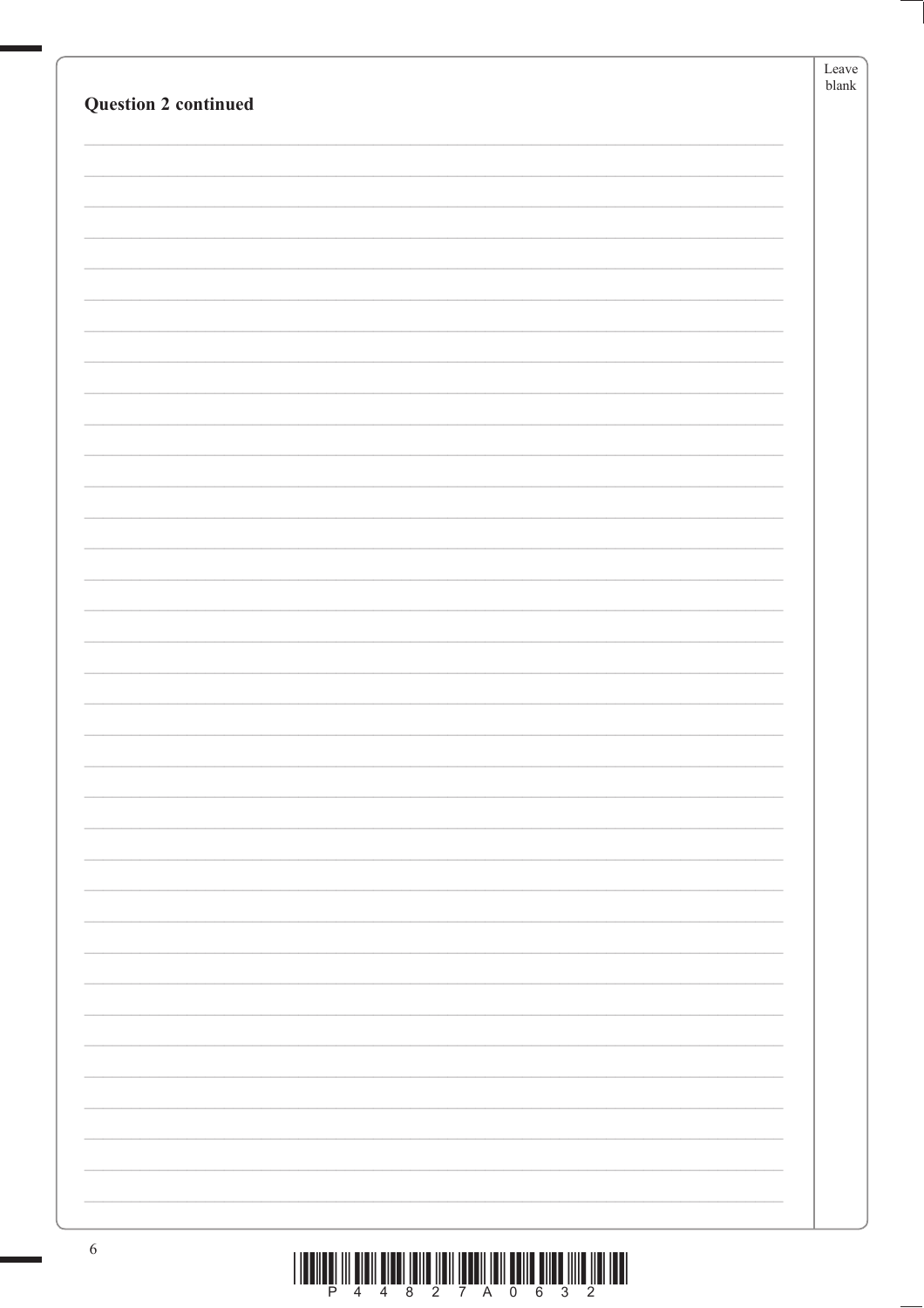| (Total 11 marks) | $\boldsymbol{7}$ |
|------------------|------------------|
|                  | Q2               |
|                  |                  |
|                  |                  |
|                  |                  |
|                  |                  |
|                  |                  |
|                  |                  |
|                  |                  |
|                  |                  |
|                  |                  |
|                  |                  |
|                  |                  |
|                  |                  |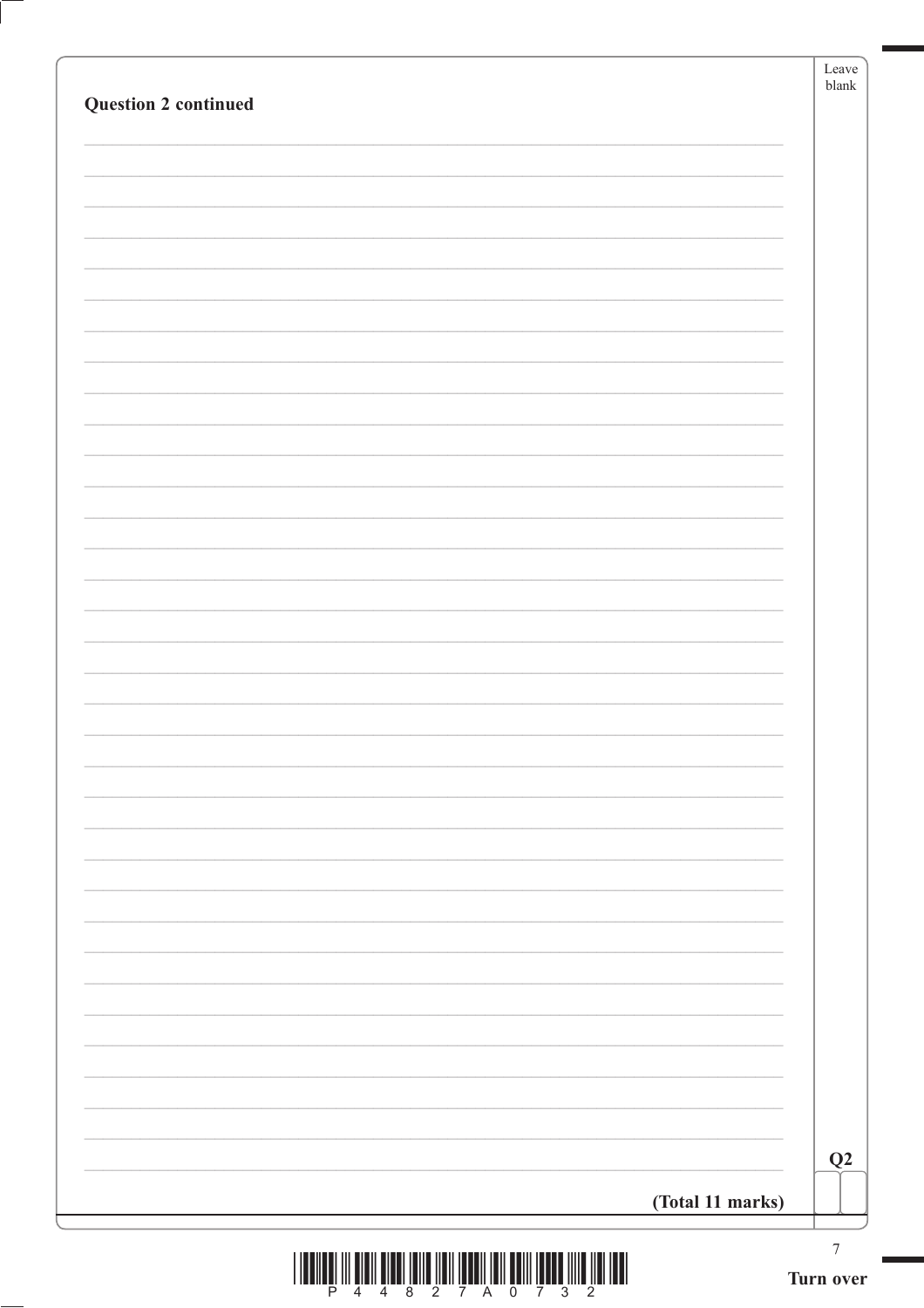



Figure 1 shows a sketch of part of the curve with equation  $y = 4x - xe^{\frac{1}{2}x}$ ,  $x \ge 0$ 

The curve meets the *x*-axis at the origin *O* and cuts the *x*-axis at the point *A*.

(a) Find, in terms of ln2, the *x* coordinate of the point *A*.

(b) Find

**3.**

 $\int xe^{\frac{1}{2}x} dx$ **(3)**

The finite region *R*, shown shaded in Figure 1, is bounded by the *x*-axis and the curve with equation

$$
y = 4x - xe^{\frac{1}{2}x}, \ x \geqslant 0
$$

 $\mathcal{L}_\mathcal{L} = \mathcal{L}_\mathcal{L} = \mathcal{L}_\mathcal{L} = \mathcal{L}_\mathcal{L} = \mathcal{L}_\mathcal{L} = \mathcal{L}_\mathcal{L} = \mathcal{L}_\mathcal{L} = \mathcal{L}_\mathcal{L} = \mathcal{L}_\mathcal{L} = \mathcal{L}_\mathcal{L} = \mathcal{L}_\mathcal{L} = \mathcal{L}_\mathcal{L} = \mathcal{L}_\mathcal{L} = \mathcal{L}_\mathcal{L} = \mathcal{L}_\mathcal{L} = \mathcal{L}_\mathcal{L} = \mathcal{L}_\mathcal{L}$ 

 (c) Find, by integration, the exact value for the area of *R*. Give your answer in terms of ln2

**(3)**

**(2)**

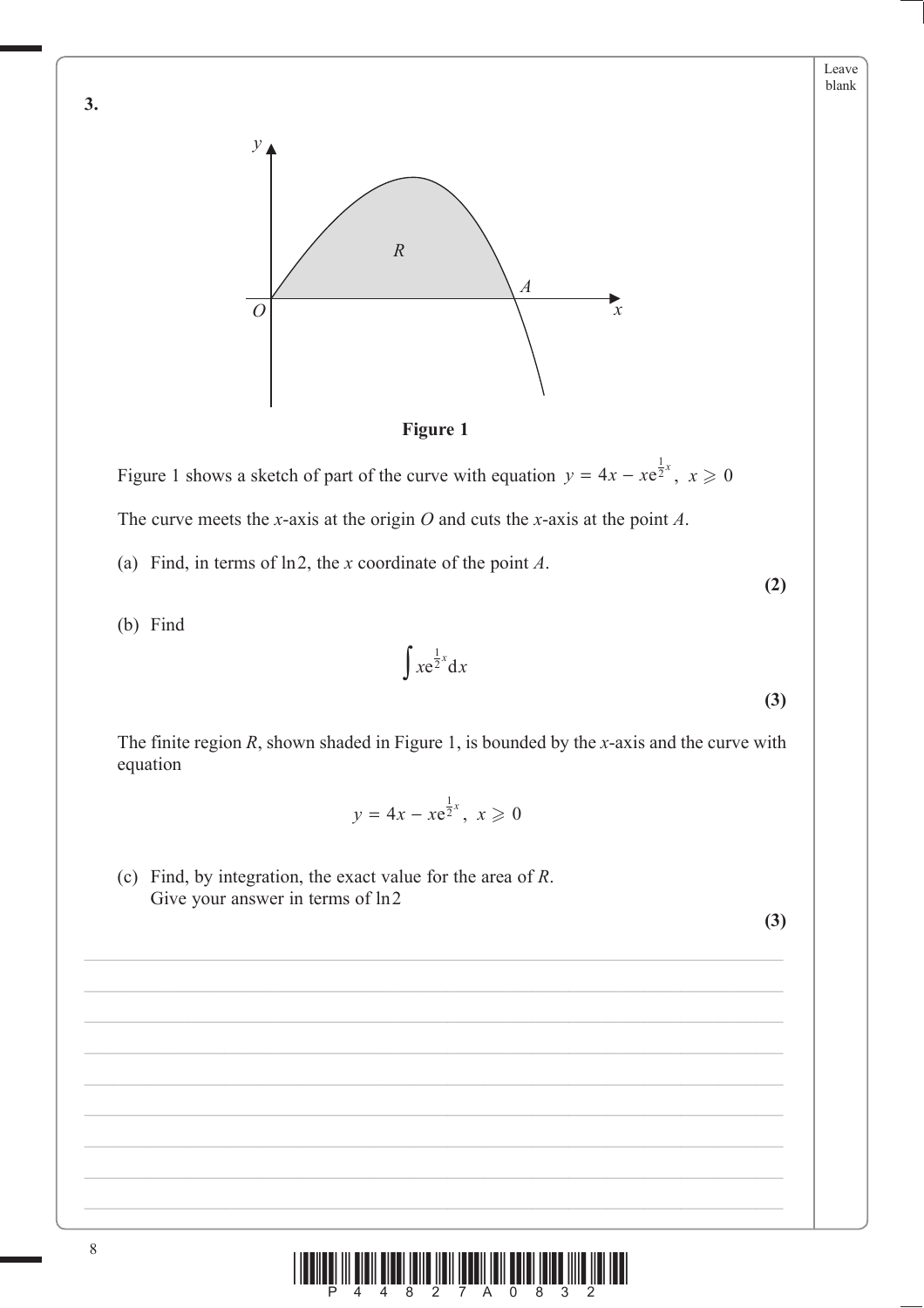| Question 3 continued | Leave<br>$b$ lank           |
|----------------------|-----------------------------|
|                      |                             |
|                      |                             |
|                      |                             |
|                      |                             |
|                      |                             |
|                      |                             |
|                      |                             |
|                      |                             |
|                      |                             |
|                      |                             |
|                      |                             |
|                      |                             |
|                      |                             |
|                      |                             |
|                      |                             |
|                      |                             |
|                      |                             |
|                      |                             |
|                      |                             |
|                      |                             |
|                      |                             |
|                      |                             |
|                      |                             |
|                      |                             |
|                      |                             |
|                      |                             |
|                      |                             |
|                      |                             |
|                      |                             |
|                      |                             |
|                      |                             |
|                      | $\overline{9}$<br>Turn over |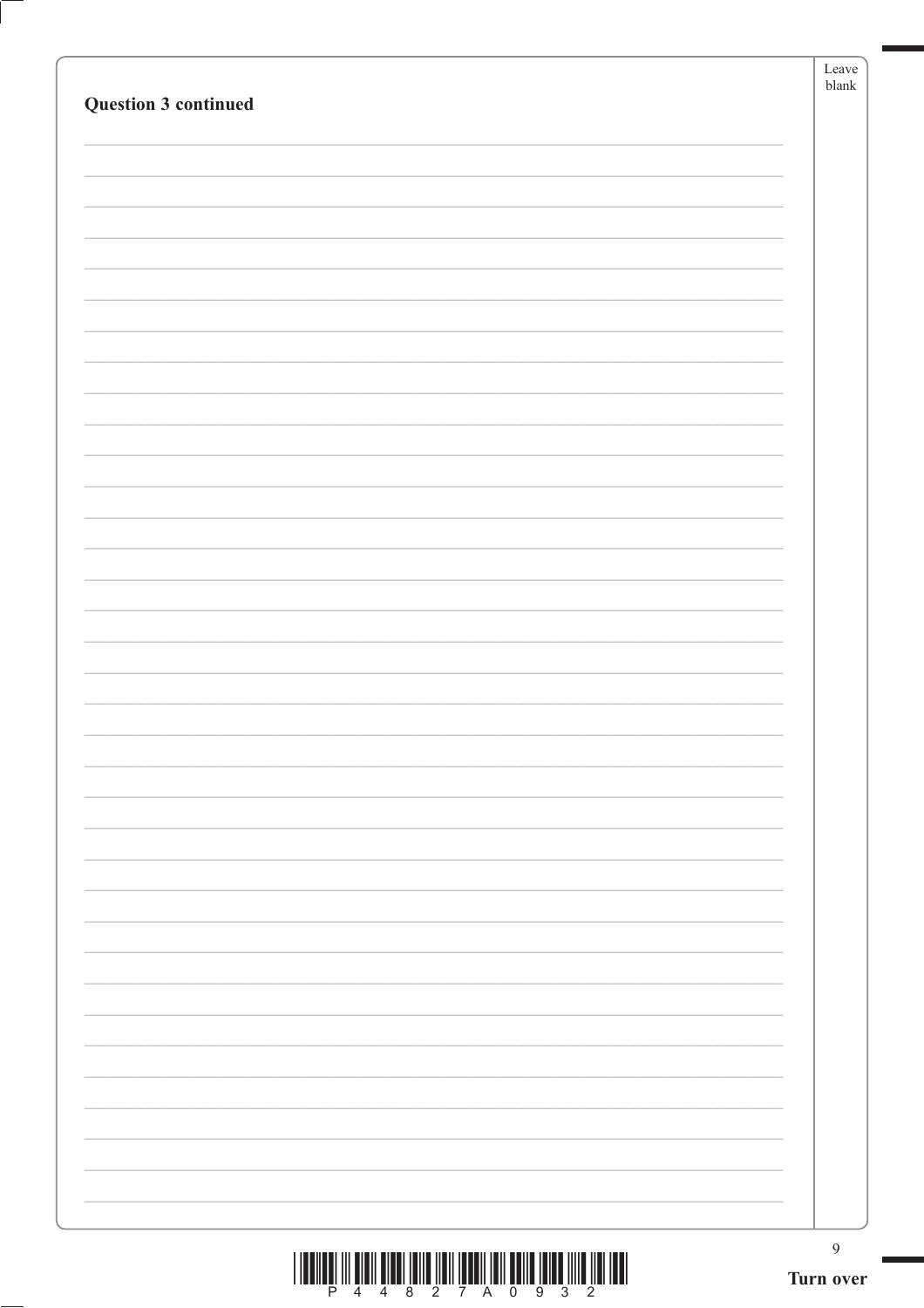|                                                                                                    | Leave<br>blank |
|----------------------------------------------------------------------------------------------------|----------------|
| <b>Question 3 continued</b>                                                                        |                |
|                                                                                                    |                |
|                                                                                                    |                |
|                                                                                                    |                |
|                                                                                                    |                |
|                                                                                                    |                |
|                                                                                                    |                |
|                                                                                                    |                |
|                                                                                                    |                |
|                                                                                                    |                |
|                                                                                                    |                |
|                                                                                                    |                |
|                                                                                                    |                |
|                                                                                                    |                |
|                                                                                                    |                |
|                                                                                                    |                |
|                                                                                                    |                |
|                                                                                                    |                |
|                                                                                                    |                |
|                                                                                                    |                |
|                                                                                                    |                |
|                                                                                                    |                |
|                                                                                                    |                |
|                                                                                                    |                |
|                                                                                                    |                |
|                                                                                                    |                |
|                                                                                                    |                |
|                                                                                                    |                |
|                                                                                                    |                |
|                                                                                                    |                |
|                                                                                                    |                |
|                                                                                                    |                |
|                                                                                                    |                |
|                                                                                                    |                |
|                                                                                                    |                |
|                                                                                                    |                |
| $10\,$<br><u>I LA ALLAN ITI ALATI ALAH TARIK ILAH TANAH TARI ANLAH TIAH ANTAR TITIR ILAH TAAL.</u> |                |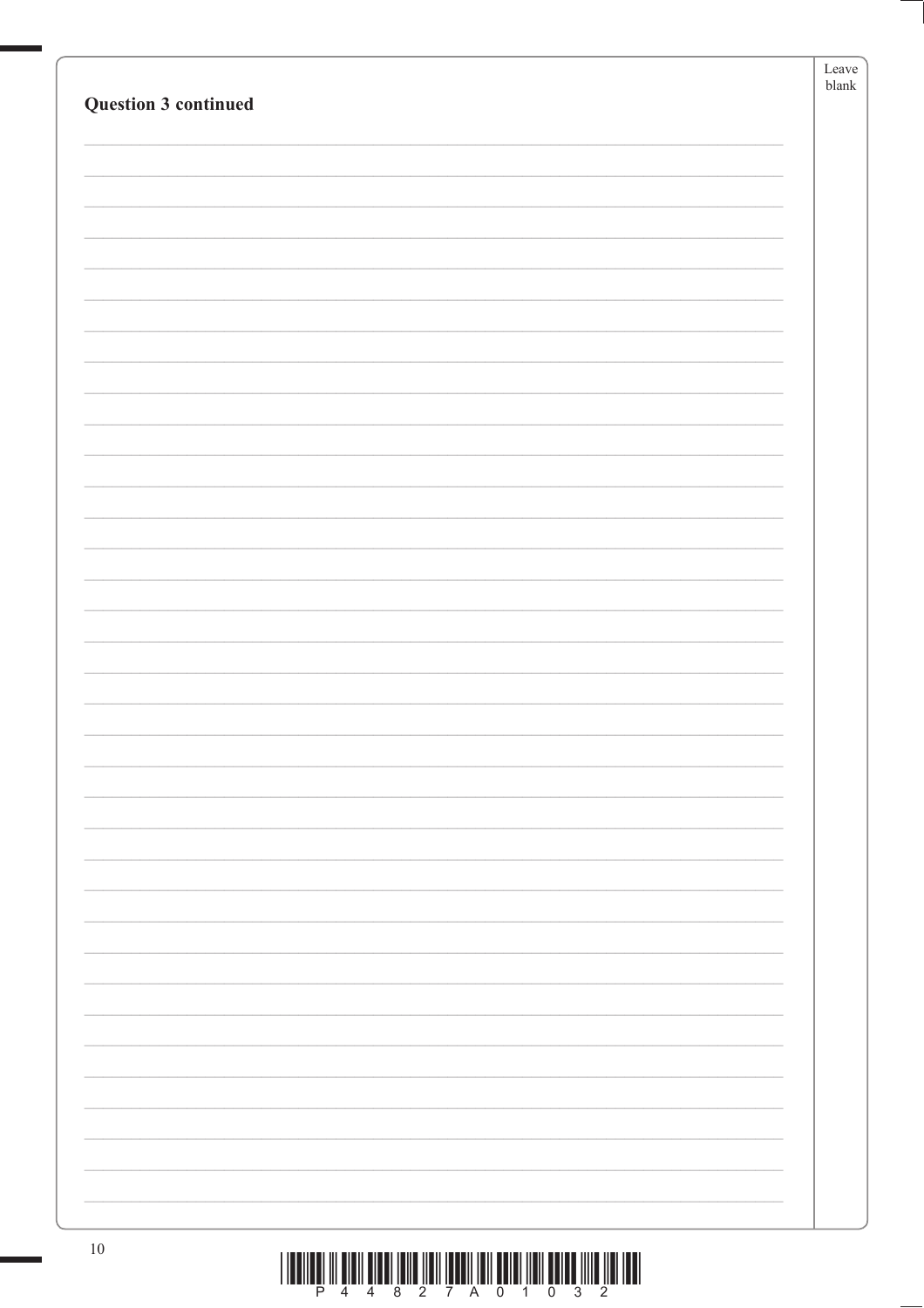| Question 3 continued | Leave<br>blank            |
|----------------------|---------------------------|
|                      |                           |
|                      |                           |
|                      |                           |
|                      |                           |
|                      |                           |
|                      |                           |
|                      |                           |
|                      |                           |
|                      |                           |
|                      |                           |
|                      |                           |
|                      |                           |
|                      |                           |
|                      |                           |
|                      |                           |
|                      |                           |
|                      |                           |
|                      |                           |
|                      | $\overline{Q}$            |
|                      | (Total 8 marks)<br>$11\,$ |

 $\frac{1}{2}\left[\frac{1}{2}\left[\frac{1}{2}\left[\frac{1}{2}\left[\frac{1}{2}\left[\frac{1}{2}\left[\frac{1}{2}\left[\frac{1}{2}\left[\frac{1}{2}\left[\frac{1}{2}\left[\frac{1}{2}\left[\frac{1}{2}\left[\frac{1}{2}\left[\frac{1}{2}\left[\frac{1}{2}\left[\frac{1}{2}\left[\frac{1}{2}\left[\frac{1}{2}\left[\frac{1}{2}\left[\frac{1}{2}\left[\frac{1}{2}\left[\frac{1}{2}\left[\frac{1}{2}\left[\frac{1}{2}\left[\frac{1}{2}\left[\frac{1}{2}\left[\frac{1}{2}\left[\frac{1$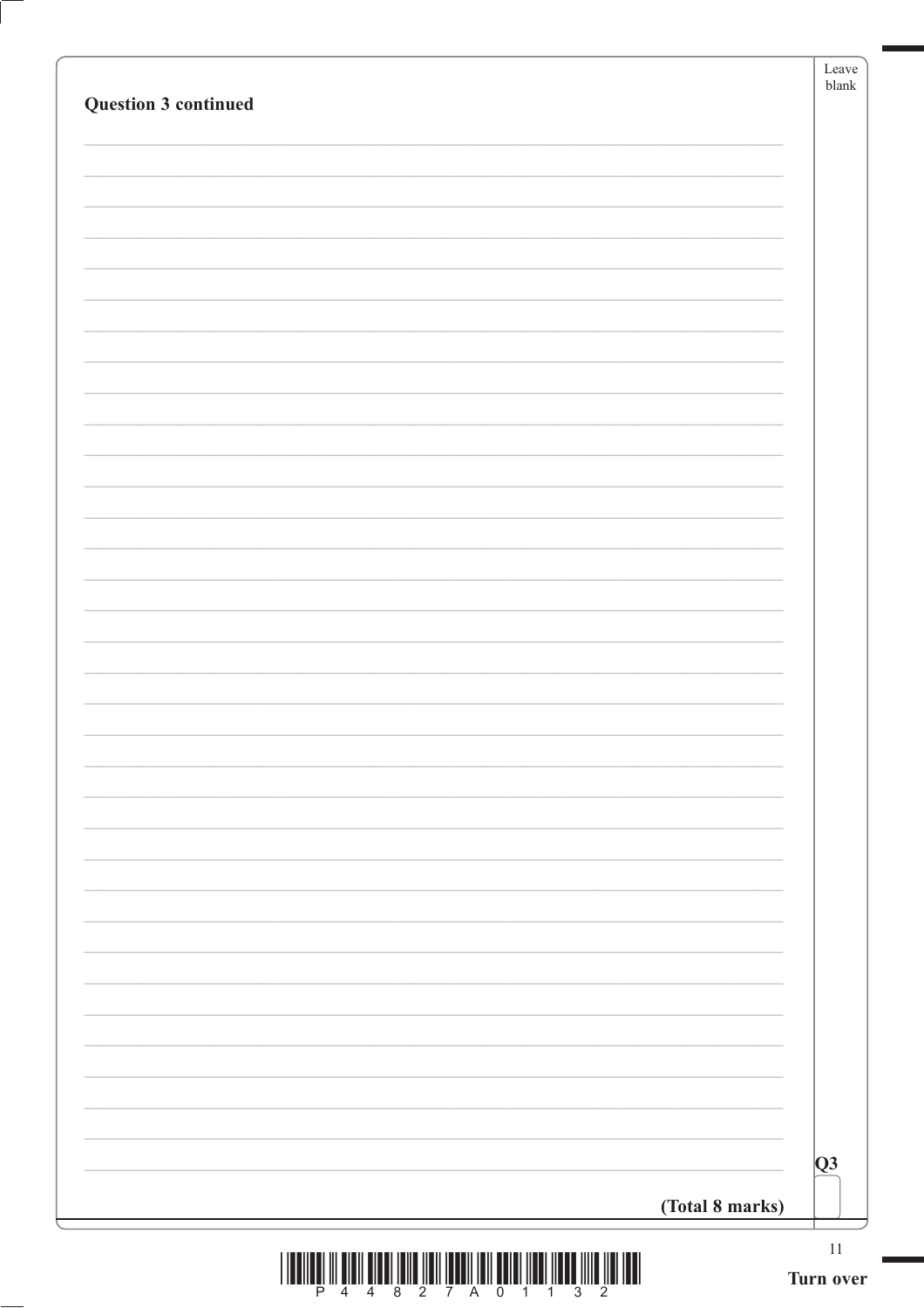| With respect to a fixed origin O, the lines $l_1$ and $l_2$ are given by the equations<br>4.                                                                                                                                             |     |
|------------------------------------------------------------------------------------------------------------------------------------------------------------------------------------------------------------------------------------------|-----|
| $l_1: \mathbf{r} = \begin{pmatrix} 5 \\ -3 \\ p \end{pmatrix} + \lambda \begin{pmatrix} 0 \\ 1 \\ -3 \end{pmatrix}, \quad l_2: \mathbf{r} = \begin{pmatrix} 8 \\ 5 \\ -2 \end{pmatrix} + \mu \begin{pmatrix} 3 \\ 4 \\ -5 \end{pmatrix}$ |     |
| where $\lambda$ and $\mu$ are scalar parameters and p is a constant.                                                                                                                                                                     |     |
| The lines $l_1$ and $l_2$ intersect at the point A.                                                                                                                                                                                      |     |
| (a) Find the coordinates of $A$ .                                                                                                                                                                                                        | (2) |
| (b) Find the value of the constant $p$ .                                                                                                                                                                                                 | (3) |
| Find the acute angle between $l_1$ and $l_2$ , giving your answer in degrees to 2 decimal<br>(c)                                                                                                                                         |     |
| places.                                                                                                                                                                                                                                  | (3) |
| The point <i>B</i> lies on $l_2$ where $\mu = 1$                                                                                                                                                                                         |     |
| (d) Find the shortest distance from the point B to the line $l_1$ , giving your answer to<br>3 significant figures.                                                                                                                      |     |
|                                                                                                                                                                                                                                          | (3) |
|                                                                                                                                                                                                                                          |     |
|                                                                                                                                                                                                                                          |     |
|                                                                                                                                                                                                                                          |     |
|                                                                                                                                                                                                                                          |     |
|                                                                                                                                                                                                                                          |     |
|                                                                                                                                                                                                                                          |     |
|                                                                                                                                                                                                                                          |     |
|                                                                                                                                                                                                                                          |     |
|                                                                                                                                                                                                                                          |     |
|                                                                                                                                                                                                                                          |     |
|                                                                                                                                                                                                                                          |     |
|                                                                                                                                                                                                                                          |     |
|                                                                                                                                                                                                                                          |     |
|                                                                                                                                                                                                                                          |     |
|                                                                                                                                                                                                                                          |     |
|                                                                                                                                                                                                                                          |     |
| 12                                                                                                                                                                                                                                       |     |

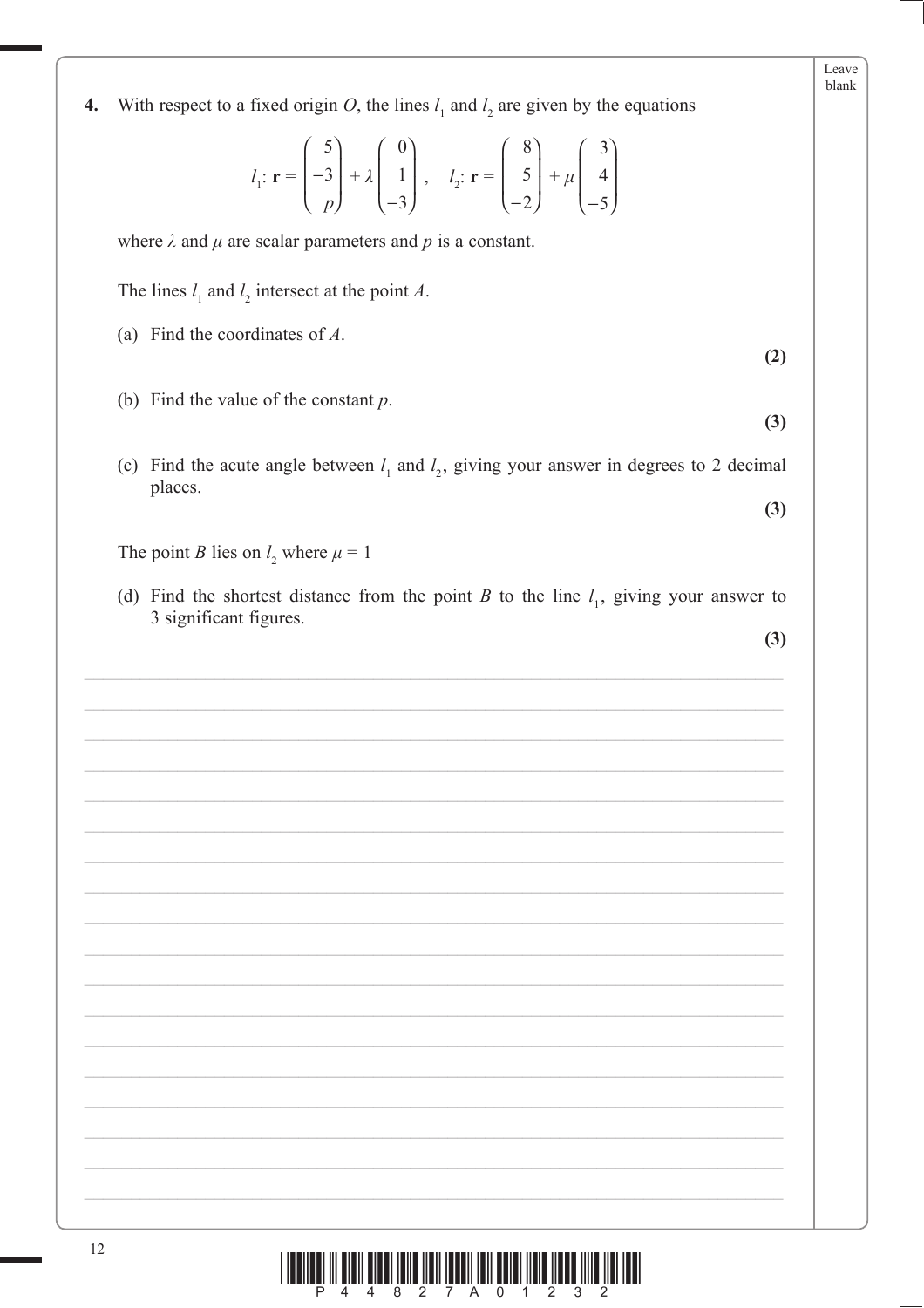|                             | Leave<br>$b$ lank |
|-----------------------------|-------------------|
| <b>Question 4 continued</b> |                   |
|                             |                   |
|                             |                   |
|                             |                   |
|                             |                   |
|                             |                   |
|                             |                   |
|                             |                   |
|                             |                   |
|                             |                   |
|                             |                   |
|                             |                   |
|                             |                   |
|                             |                   |
|                             |                   |
|                             |                   |
|                             |                   |
|                             |                   |
|                             |                   |
|                             |                   |
|                             |                   |
|                             |                   |
|                             |                   |
|                             |                   |
|                             |                   |
|                             |                   |
|                             |                   |
|                             |                   |
|                             |                   |
|                             |                   |
|                             |                   |
|                             |                   |
|                             |                   |
|                             |                   |
|                             | 13                |
|                             | Turn over         |

 $\left( \right)$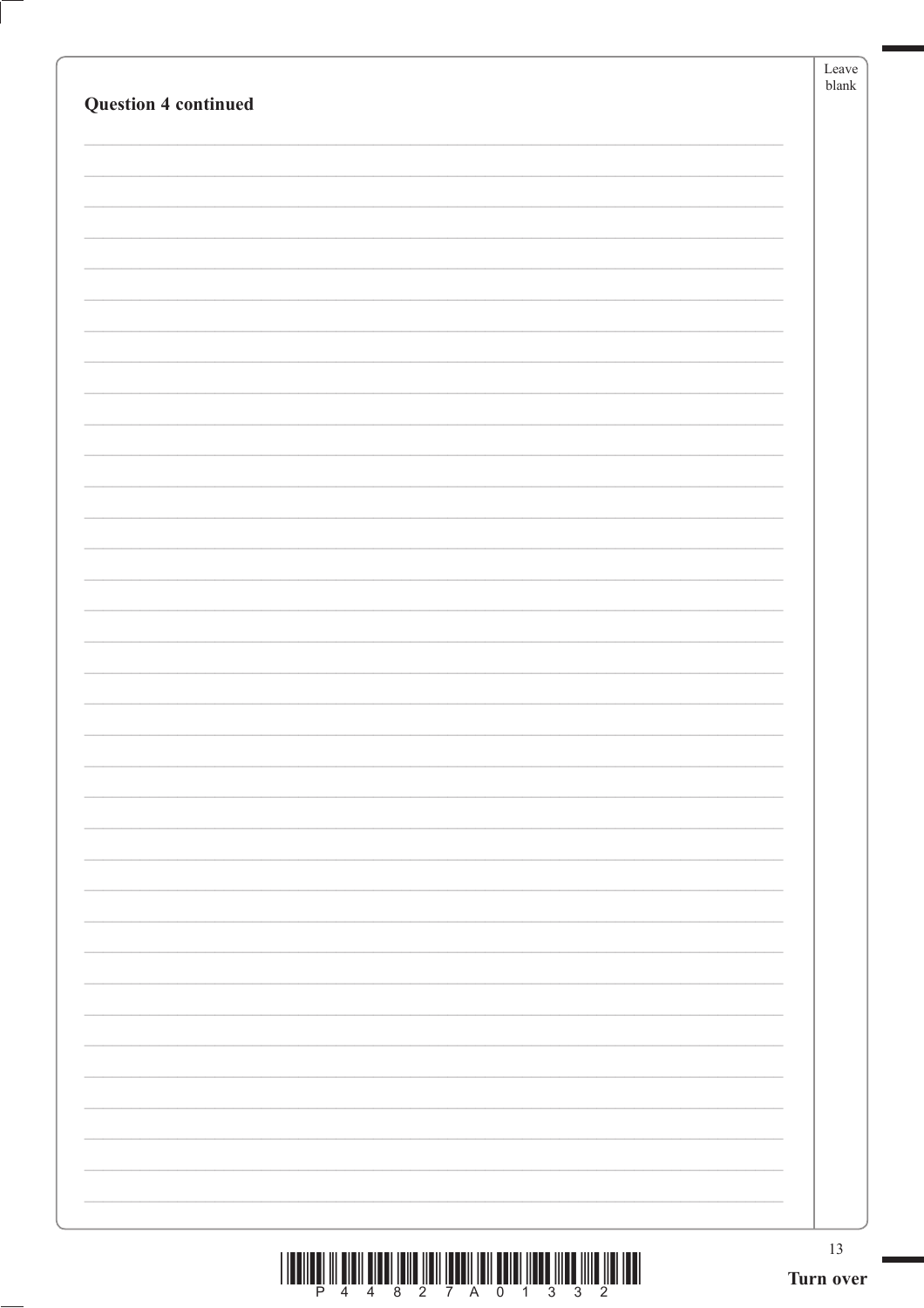|                             | Leave<br>blank |
|-----------------------------|----------------|
| <b>Question 4 continued</b> |                |
|                             |                |
|                             |                |
|                             |                |
|                             |                |
|                             |                |
|                             |                |
|                             |                |
|                             |                |
|                             |                |
|                             |                |
|                             |                |
|                             |                |
|                             |                |
|                             |                |
|                             |                |
|                             |                |
|                             |                |
|                             |                |
|                             |                |
|                             |                |
|                             |                |
|                             |                |
|                             |                |
|                             |                |
|                             |                |
|                             |                |
|                             |                |
|                             |                |
|                             |                |
|                             |                |
|                             |                |
|                             |                |
|                             |                |
|                             |                |
|                             |                |
| 14                          |                |

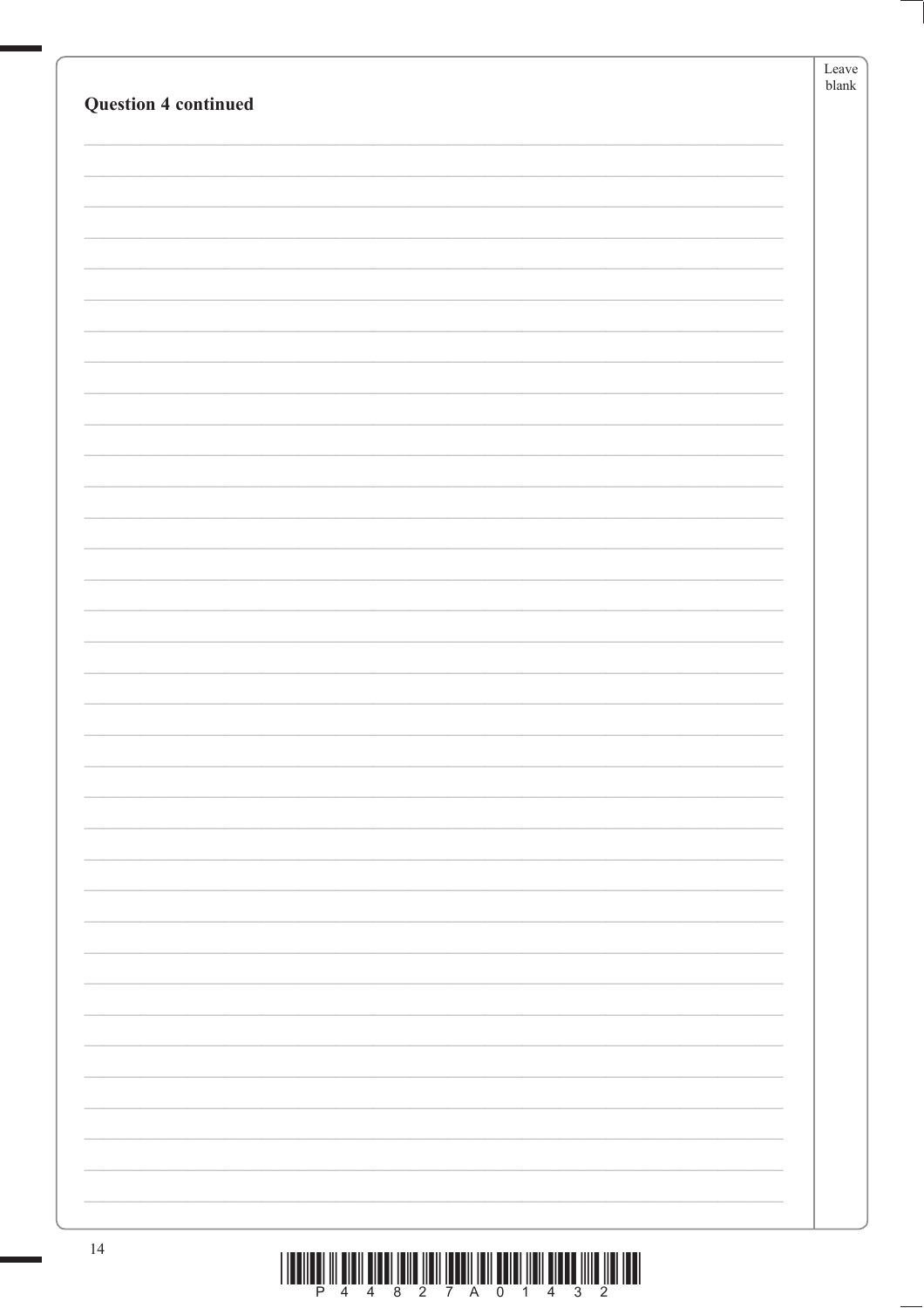| <b>Question 4 continued</b>                                                             |                  | Leave<br>blank |
|-----------------------------------------------------------------------------------------|------------------|----------------|
|                                                                                         |                  |                |
|                                                                                         |                  |                |
|                                                                                         |                  |                |
|                                                                                         |                  |                |
|                                                                                         |                  |                |
|                                                                                         |                  |                |
|                                                                                         |                  |                |
|                                                                                         |                  |                |
|                                                                                         |                  |                |
|                                                                                         |                  |                |
|                                                                                         |                  |                |
|                                                                                         |                  |                |
|                                                                                         |                  |                |
|                                                                                         |                  |                |
|                                                                                         |                  |                |
|                                                                                         |                  |                |
|                                                                                         |                  |                |
|                                                                                         |                  |                |
|                                                                                         |                  |                |
|                                                                                         |                  |                |
|                                                                                         |                  |                |
|                                                                                         |                  |                |
|                                                                                         |                  |                |
|                                                                                         |                  |                |
|                                                                                         |                  | Q <sub>4</sub> |
|                                                                                         | (Total 11 marks) |                |
| <u>וה של זמנו מוזון מתחום ומשון ומוסף ווסן ווספטו ווסון מוזון ומתחום ומוסף ומוסף וו</u> |                  | $15\,$         |



Ĺ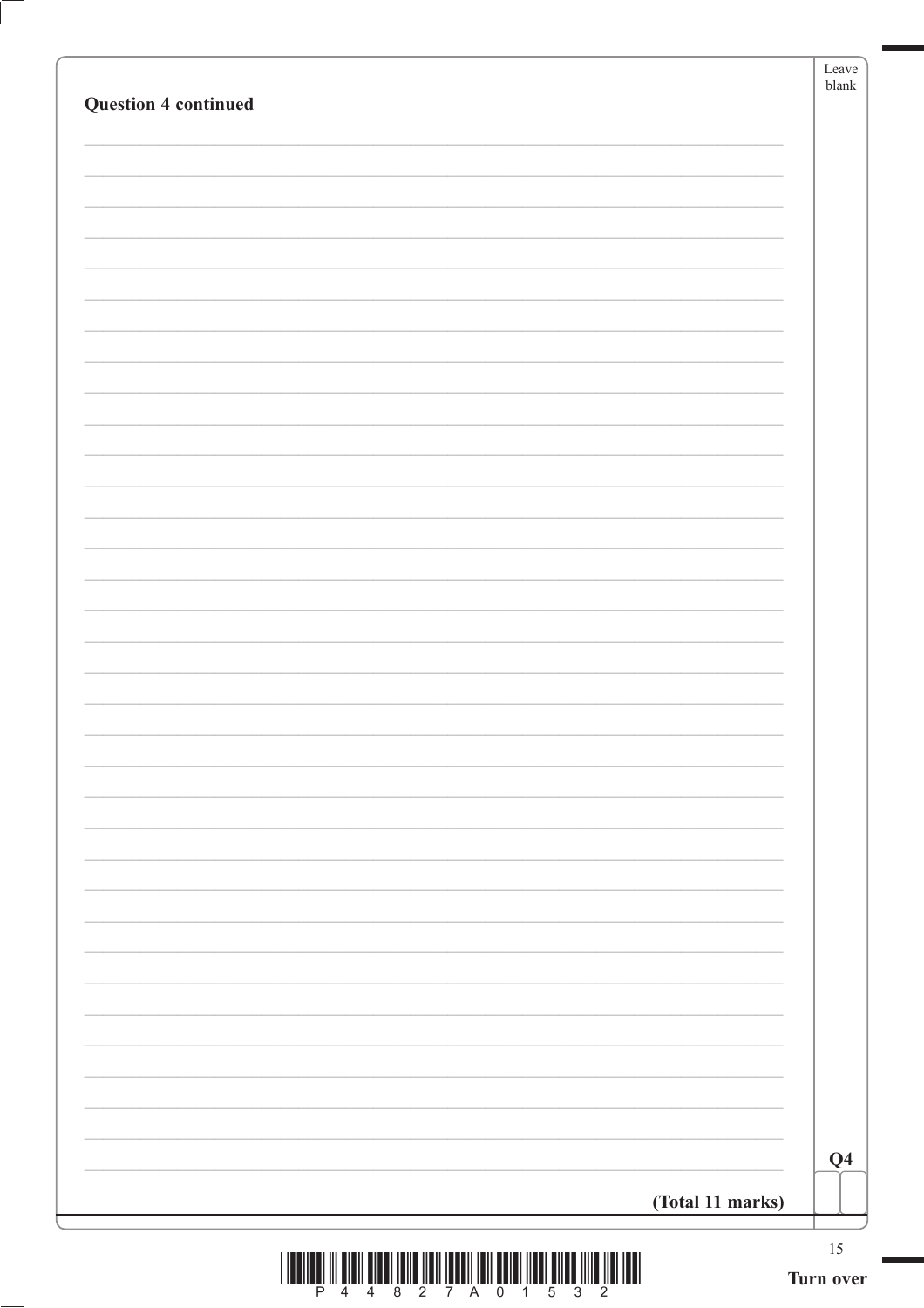5. A curve  $C$  has parametric equations

$$
x = 4t + 3
$$
,  $y = 4t + 8 + \frac{5}{2t}$ ,  $t \neq 0$ 

(a) Find the value of  $\frac{dy}{dx}$  at the point on C where  $t = 2$ , giving your answer as a fraction in its simplest form.

(b) Show that the cartesian equation of the curve  $C$  can be written in the form

$$
y = \frac{x^2 + ax + b}{x - 3}, \quad x \neq 3
$$

where  $a$  and  $b$  are integers to be determined.

Leave blank

 $(3)$ 

 $(3)$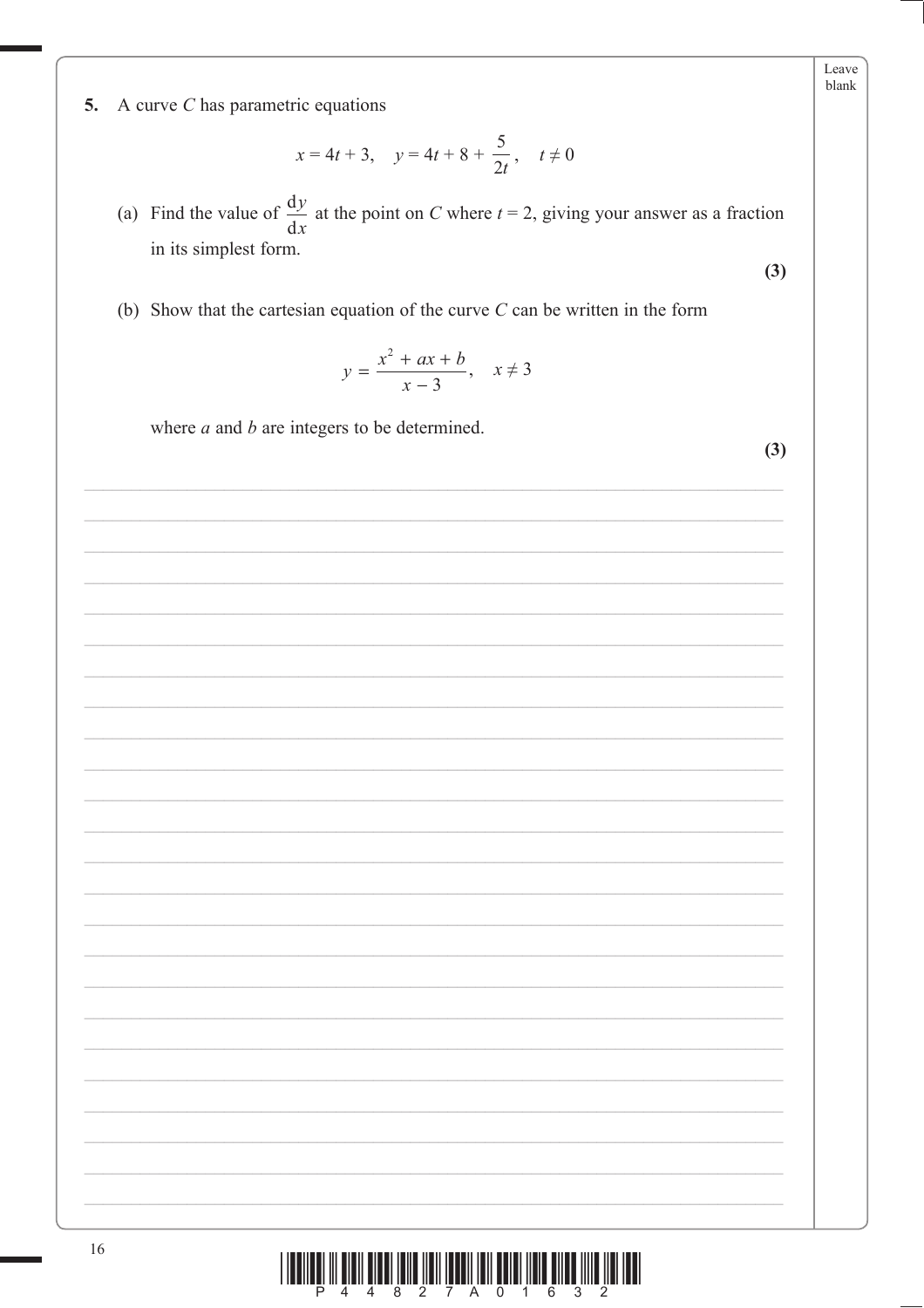|                             | Leave<br>$b$ lank |
|-----------------------------|-------------------|
| <b>Question 5 continued</b> |                   |
|                             |                   |
|                             |                   |
|                             |                   |
|                             |                   |
|                             |                   |
|                             |                   |
|                             |                   |
|                             |                   |
|                             |                   |
|                             |                   |
|                             |                   |
|                             |                   |
|                             |                   |
|                             |                   |
|                             |                   |
|                             |                   |
|                             |                   |
|                             |                   |
|                             |                   |
|                             |                   |
|                             |                   |
|                             |                   |
|                             |                   |
|                             |                   |
|                             |                   |
|                             |                   |
|                             |                   |
|                             |                   |
|                             |                   |
|                             |                   |
|                             | 17                |
|                             | Turn over         |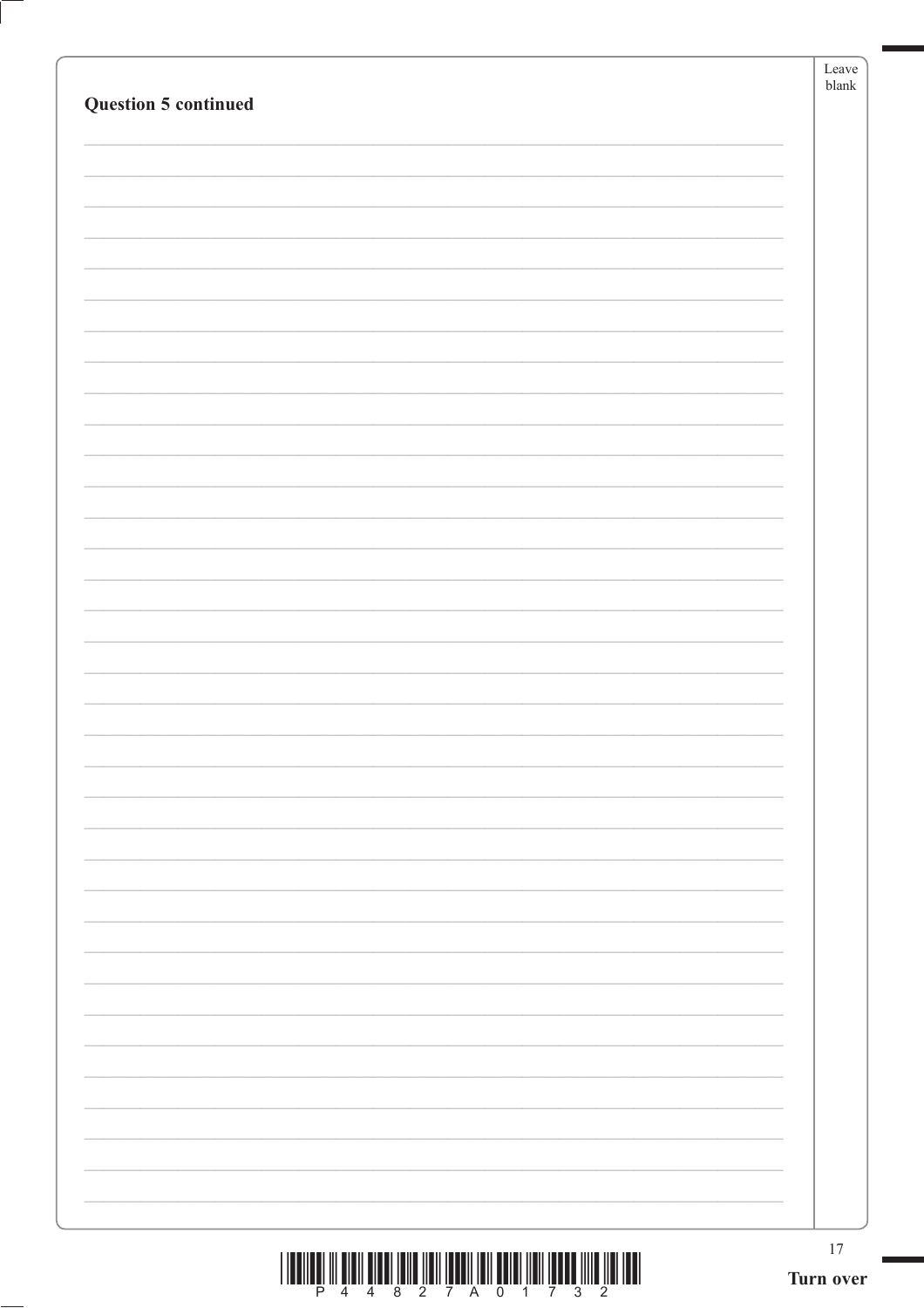|                             | Leave |
|-----------------------------|-------|
| <b>Question 5 continued</b> | blank |
|                             |       |
|                             |       |
|                             |       |
|                             |       |
|                             |       |
|                             |       |
|                             |       |
|                             |       |
|                             |       |
|                             |       |
|                             |       |
|                             |       |
|                             |       |
|                             |       |
|                             |       |
|                             |       |
|                             |       |
|                             |       |
|                             |       |
|                             |       |
|                             |       |
|                             |       |
|                             |       |
|                             |       |
|                             |       |
|                             |       |
|                             |       |
|                             |       |
|                             |       |
|                             |       |
|                             |       |
|                             |       |
|                             |       |
|                             |       |
|                             |       |
|                             |       |
|                             |       |
|                             |       |
|                             |       |
|                             |       |
|                             |       |
|                             |       |
|                             |       |
|                             |       |
| $18\,$                      |       |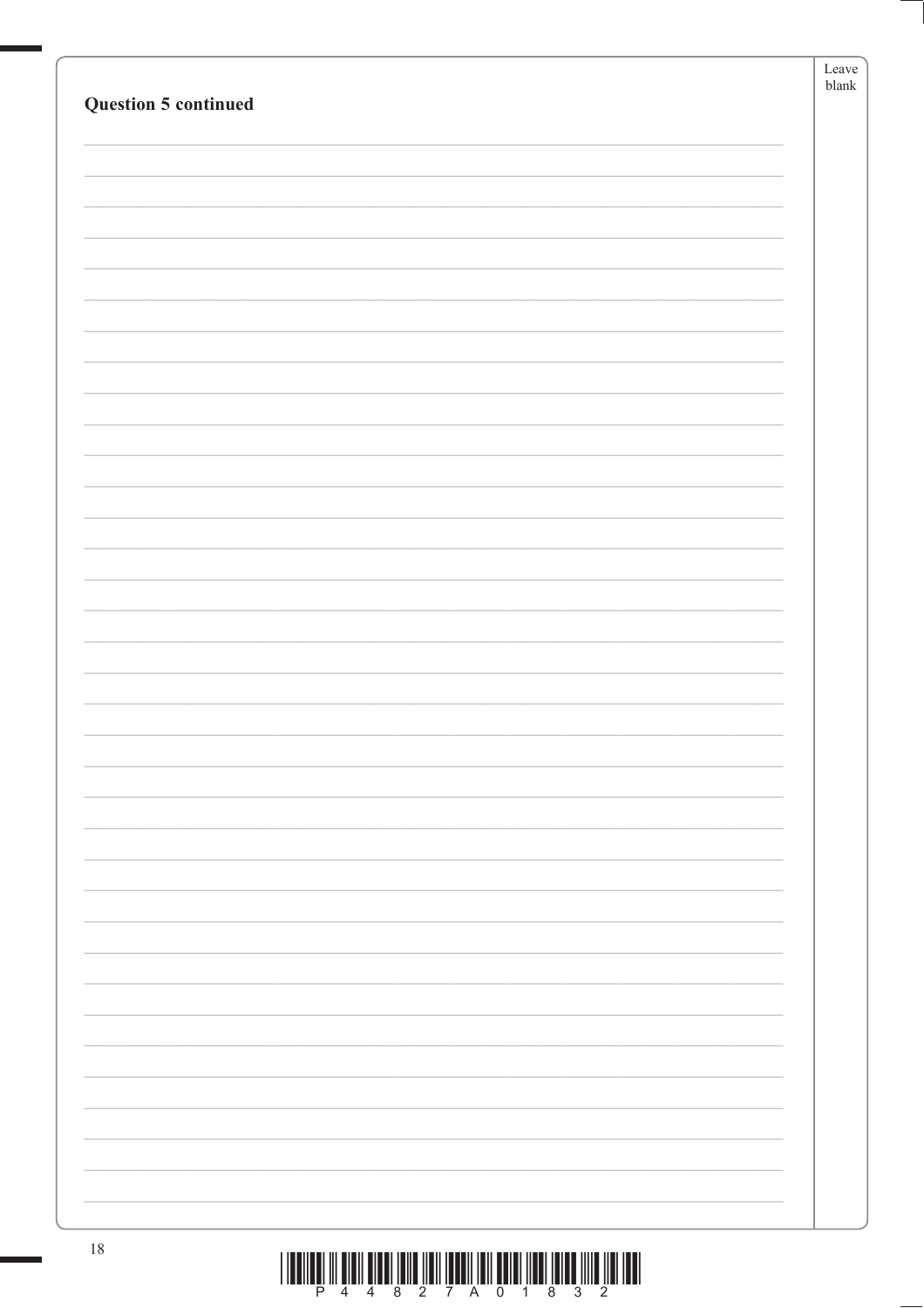| <b>Question 5 continued</b> |                 |    |
|-----------------------------|-----------------|----|
|                             |                 |    |
|                             |                 |    |
|                             |                 |    |
|                             |                 |    |
|                             |                 |    |
|                             |                 |    |
|                             |                 |    |
|                             |                 |    |
|                             |                 |    |
|                             |                 |    |
|                             |                 |    |
|                             |                 |    |
|                             |                 |    |
|                             |                 |    |
|                             |                 |    |
|                             |                 |    |
|                             |                 |    |
|                             |                 |    |
|                             |                 |    |
|                             |                 |    |
|                             |                 |    |
|                             |                 |    |
|                             |                 |    |
|                             |                 |    |
|                             |                 |    |
|                             |                 | Q5 |
|                             | (Total 6 marks) |    |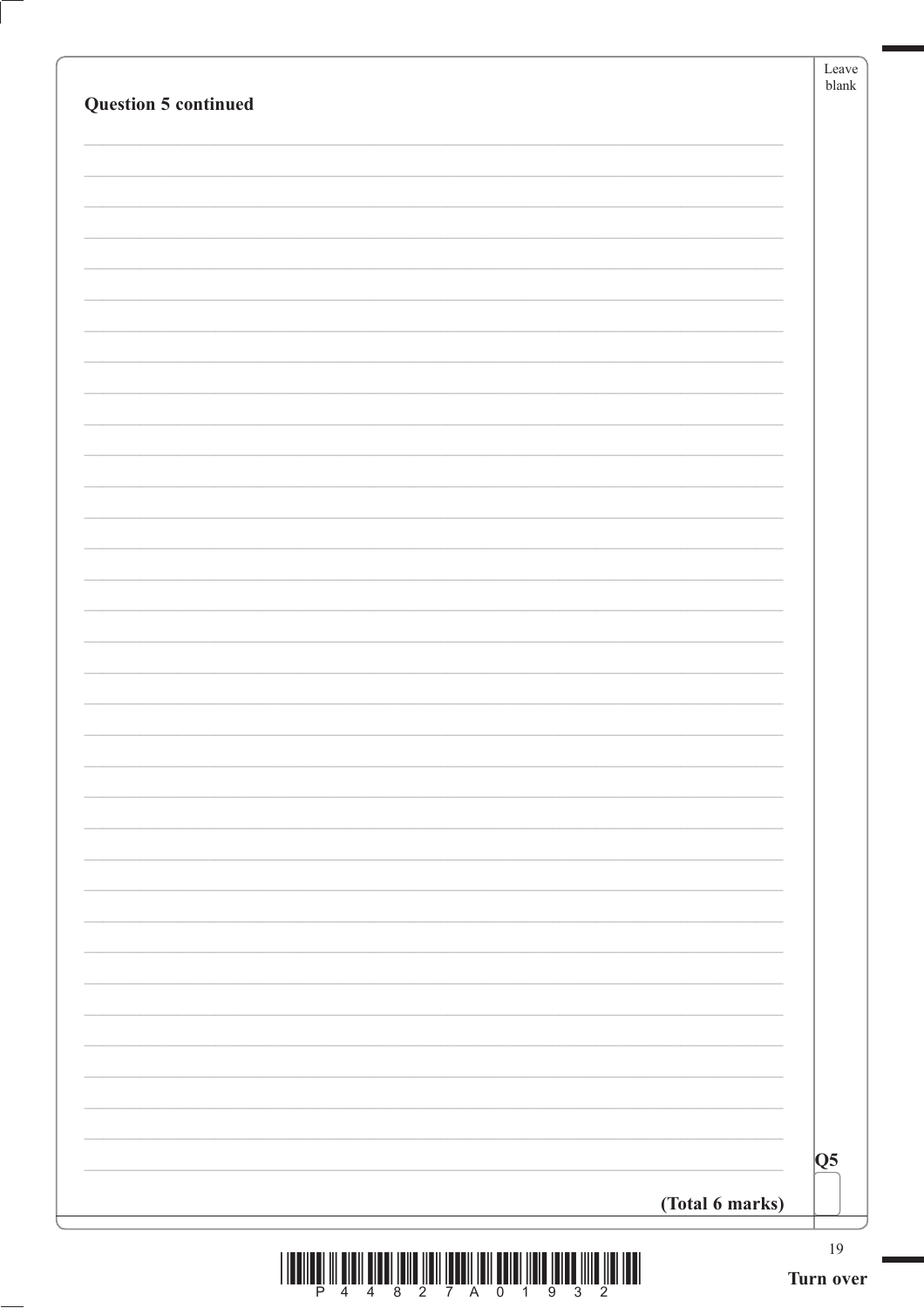

Figure 2 shows a sketch of the curve with equation  $y = \sqrt{(3-x)(x+1)}$ ,  $0 \le x \le 3$ 

The finite region  $R$ , shown shaded in Figure 2, is bounded by the curve, the  $x$ -axis, and the  $v$ -axis.

(a) Use the substitution  $x = 1 + 2\sin\theta$  to show that

$$
\int_0^3 \sqrt{(3-x)(x+1)} \, dx = k \int_{-\frac{\pi}{6}}^{\frac{\pi}{2}} \cos^2 \theta \, d\theta
$$

where  $k$  is a constant to be determined.

 $(5)$ 

(b) Hence find, by integration, the exact area of  $R$ .

 $(3)$ 



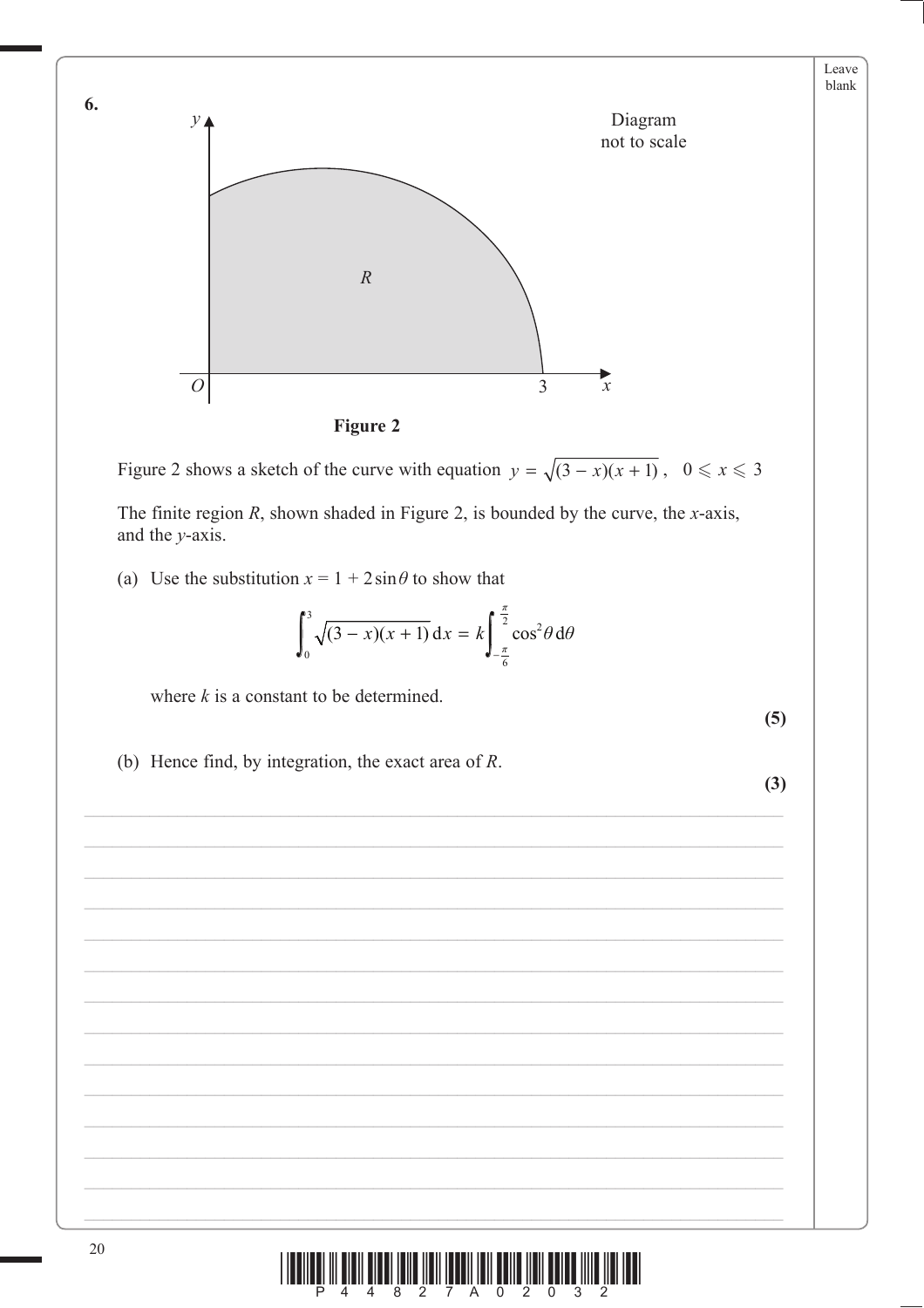|                      | Leave<br>$b$ lank |
|----------------------|-------------------|
| Question 6 continued |                   |
|                      |                   |
|                      |                   |
|                      |                   |
|                      |                   |
|                      |                   |
|                      |                   |
|                      |                   |
|                      |                   |
|                      |                   |
|                      |                   |
|                      |                   |
|                      |                   |
|                      |                   |
|                      |                   |
|                      |                   |
|                      |                   |
|                      |                   |
|                      |                   |
|                      |                   |
|                      |                   |
|                      |                   |
|                      |                   |
|                      |                   |
|                      |                   |
|                      |                   |
|                      |                   |
|                      |                   |
|                      |                   |
|                      |                   |
|                      |                   |
|                      |                   |
|                      |                   |
|                      |                   |
|                      |                   |
|                      |                   |
|                      |                   |
|                      | $21\,$            |
|                      | Turn over         |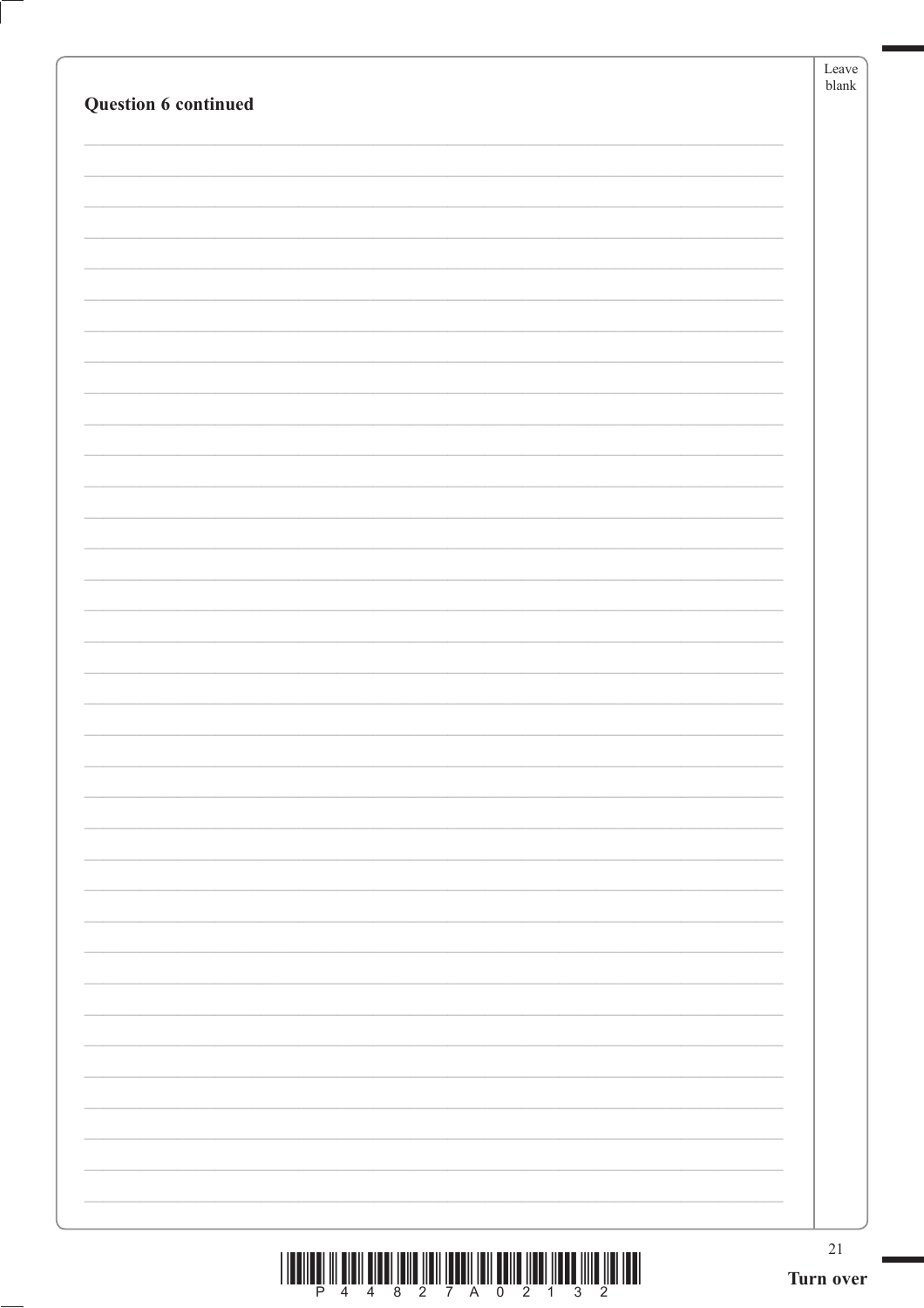|                      | Leave<br>$\ensuremath{\textrm{blank}}$ |
|----------------------|----------------------------------------|
| Question 6 continued |                                        |
|                      |                                        |
|                      |                                        |
|                      |                                        |
|                      |                                        |
|                      |                                        |
|                      |                                        |
|                      |                                        |
|                      |                                        |
|                      |                                        |
|                      |                                        |
|                      |                                        |
|                      |                                        |
|                      |                                        |
|                      |                                        |
|                      |                                        |
|                      |                                        |
|                      |                                        |
|                      |                                        |
|                      |                                        |
|                      |                                        |
|                      |                                        |
|                      |                                        |
|                      |                                        |
|                      |                                        |
|                      |                                        |
|                      |                                        |
|                      |                                        |
|                      |                                        |
|                      |                                        |
|                      |                                        |
|                      |                                        |
|                      |                                        |
|                      |                                        |
|                      |                                        |
|                      |                                        |
|                      |                                        |
| $22\,$               |                                        |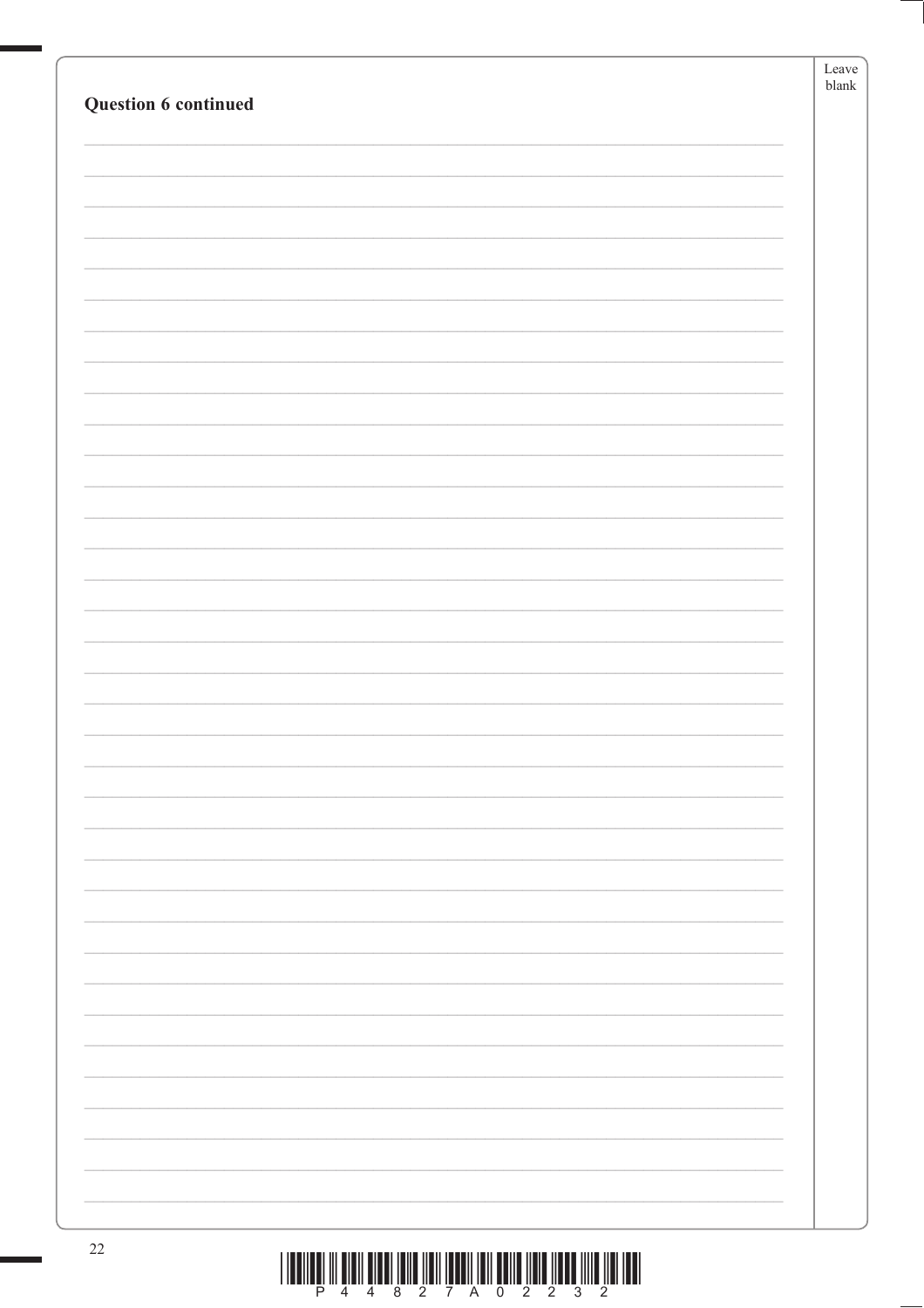| Question 6 continued | Leave<br>$\ensuremath{\textrm{blank}}$ |
|----------------------|----------------------------------------|
|                      |                                        |
|                      |                                        |
|                      |                                        |
|                      |                                        |
|                      |                                        |
|                      |                                        |
|                      |                                        |
|                      |                                        |
|                      |                                        |
|                      |                                        |
|                      |                                        |
|                      |                                        |
|                      |                                        |
|                      |                                        |
|                      |                                        |
|                      |                                        |
| (Total 8 marks)      | Q6                                     |
|                      | 23                                     |



ſ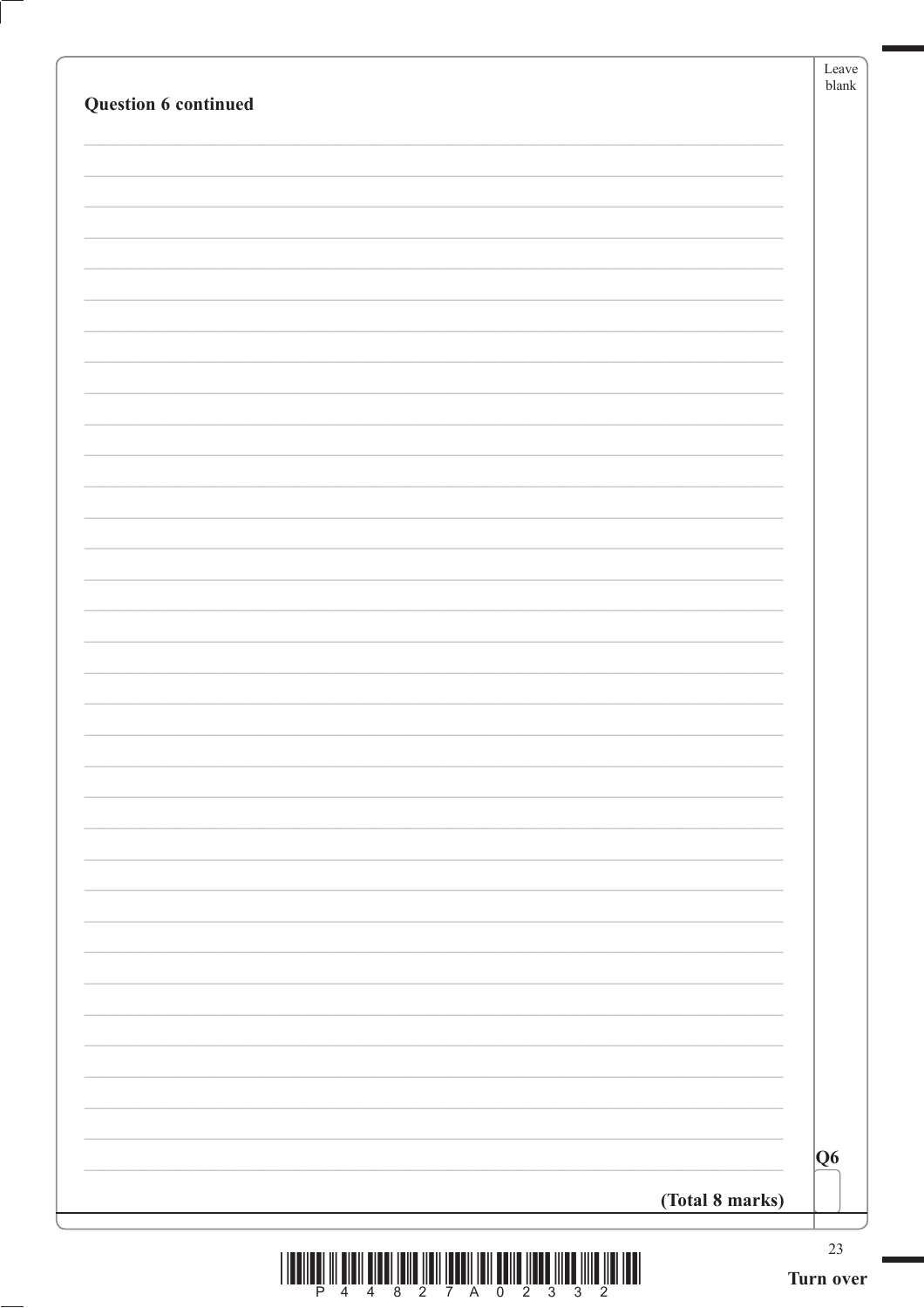7. (a) Express  $\frac{2}{P(P-2)}$  in partial fractions.

A team of biologists is studying a population of a particular species of animal.

The population is modelled by the differential equation

$$
\frac{\mathrm{d}P}{\mathrm{d}t} = \frac{1}{2}P(P-2)\cos 2t, \ t \geq 0
$$

where  $P$  is the population in thousands, and  $t$  is the time measured in years since the start of the study.

Given that  $P = 3$  when  $t = 0$ ,

(b) solve this differential equation to show that

$$
P = \frac{6}{3 - e^{\frac{1}{2}\sin 2t}}
$$

 $(7)$ 

 $(3)$ 

Leave blank

(c) find the time taken for the population to reach 4000 for the first time. Give your answer in years to 3 significant figures.

 $(3)$ 

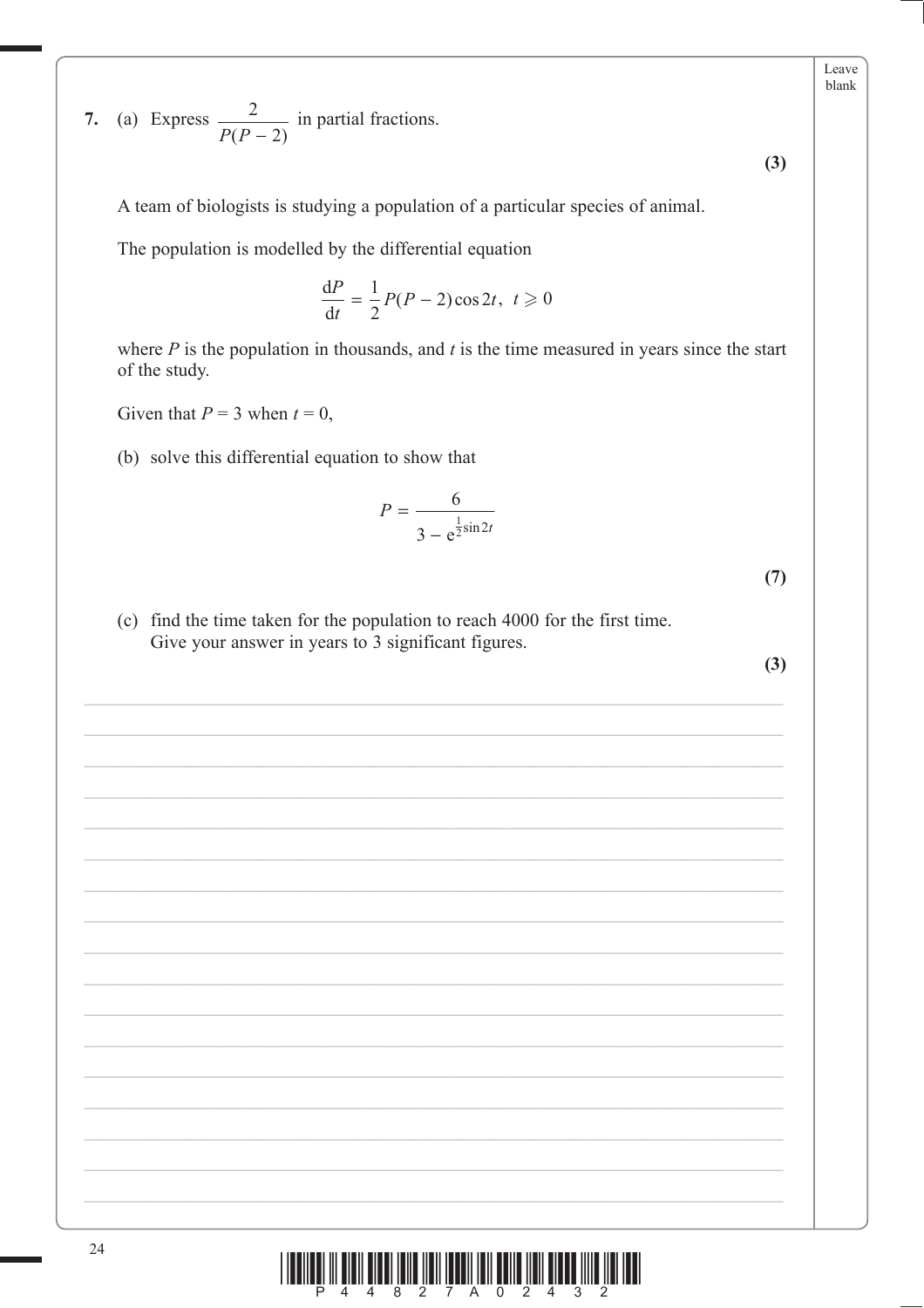| <b>Question 7 continued</b><br>$25\,$<br>Turn over |  | Leave<br>$b$ lank |
|----------------------------------------------------|--|-------------------|
|                                                    |  |                   |
|                                                    |  |                   |
|                                                    |  |                   |
|                                                    |  |                   |
|                                                    |  |                   |
|                                                    |  |                   |
|                                                    |  |                   |
|                                                    |  |                   |
|                                                    |  |                   |
|                                                    |  |                   |
|                                                    |  |                   |
|                                                    |  |                   |
|                                                    |  |                   |
|                                                    |  |                   |
|                                                    |  |                   |
|                                                    |  |                   |
|                                                    |  |                   |
|                                                    |  |                   |
|                                                    |  |                   |
|                                                    |  |                   |
|                                                    |  |                   |
|                                                    |  |                   |
|                                                    |  |                   |
|                                                    |  |                   |
|                                                    |  |                   |
|                                                    |  |                   |
|                                                    |  |                   |
|                                                    |  |                   |
|                                                    |  |                   |
|                                                    |  |                   |
|                                                    |  |                   |
|                                                    |  |                   |
|                                                    |  |                   |
|                                                    |  |                   |
|                                                    |  |                   |
|                                                    |  |                   |
|                                                    |  |                   |
|                                                    |  |                   |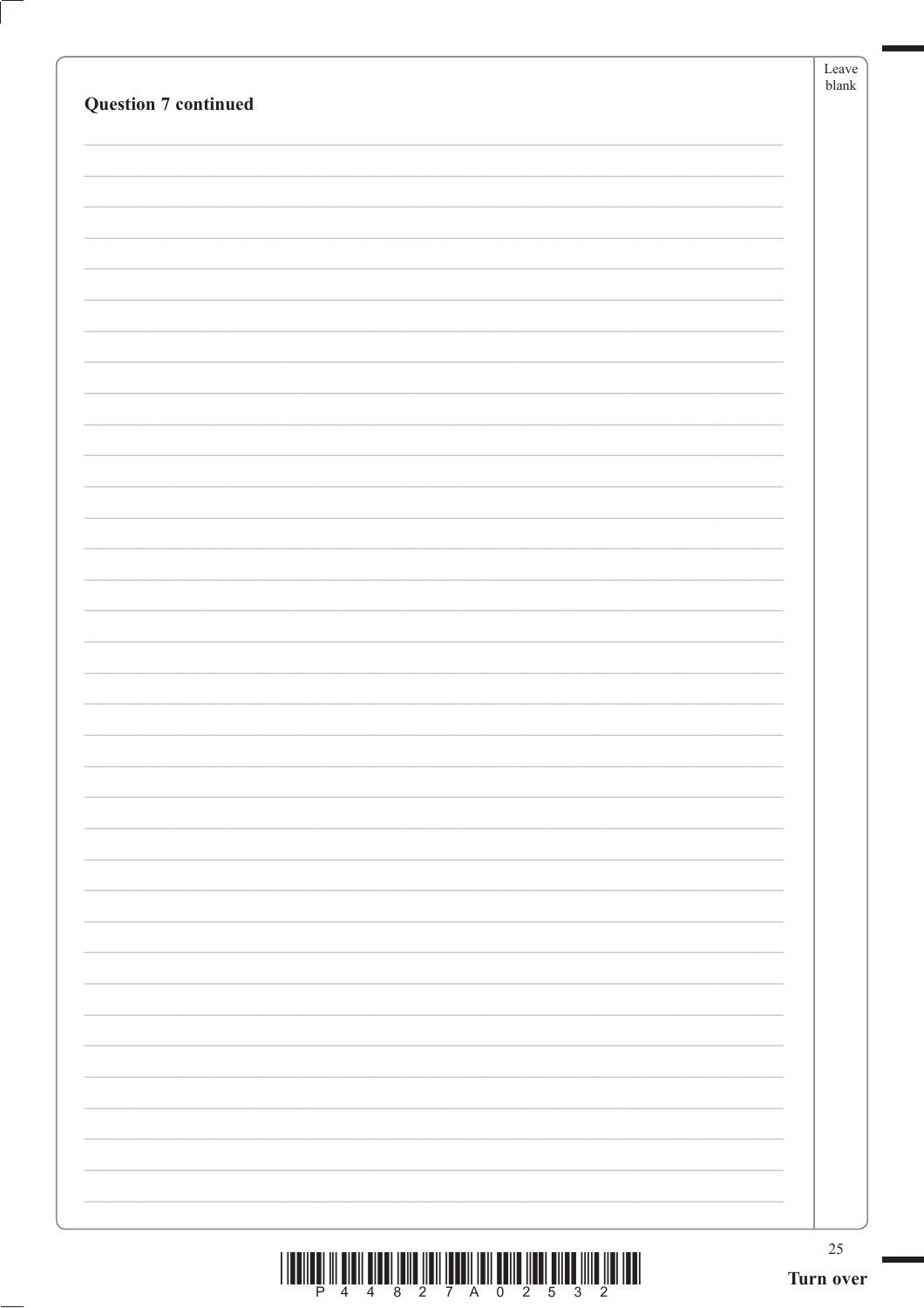| <b>Question 7 continued</b> | Leave<br>blank |
|-----------------------------|----------------|
|                             |                |
|                             |                |
|                             |                |
|                             |                |
|                             |                |
|                             |                |
|                             |                |
|                             |                |
|                             |                |
|                             |                |
|                             |                |
|                             |                |
|                             |                |
|                             |                |
|                             |                |
| 26                          |                |

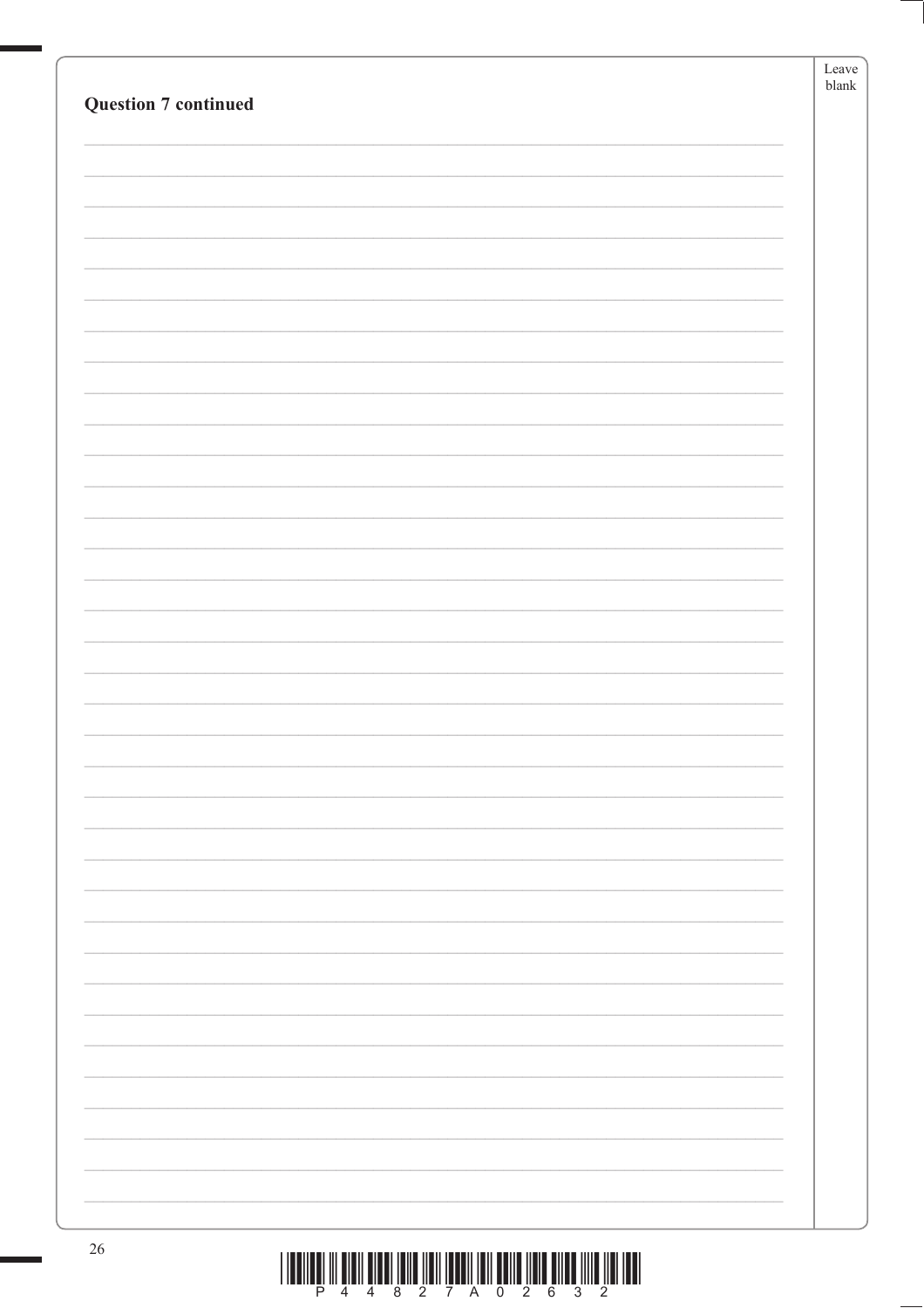| <b>Question 7 continued</b> | Leave<br>${\tt blank}$ |
|-----------------------------|------------------------|
|                             |                        |
|                             |                        |
|                             |                        |
|                             |                        |
|                             |                        |
|                             |                        |
|                             |                        |
|                             |                        |
|                             |                        |
|                             |                        |
|                             |                        |
|                             |                        |
|                             |                        |
|                             |                        |
|                             |                        |
|                             |                        |
|                             |                        |
|                             |                        |
|                             |                        |
|                             |                        |
|                             |                        |
|                             |                        |
|                             |                        |
|                             |                        |
|                             |                        |
|                             | Q7                     |
| (Total 13 marks)            |                        |
|                             | $27\,$                 |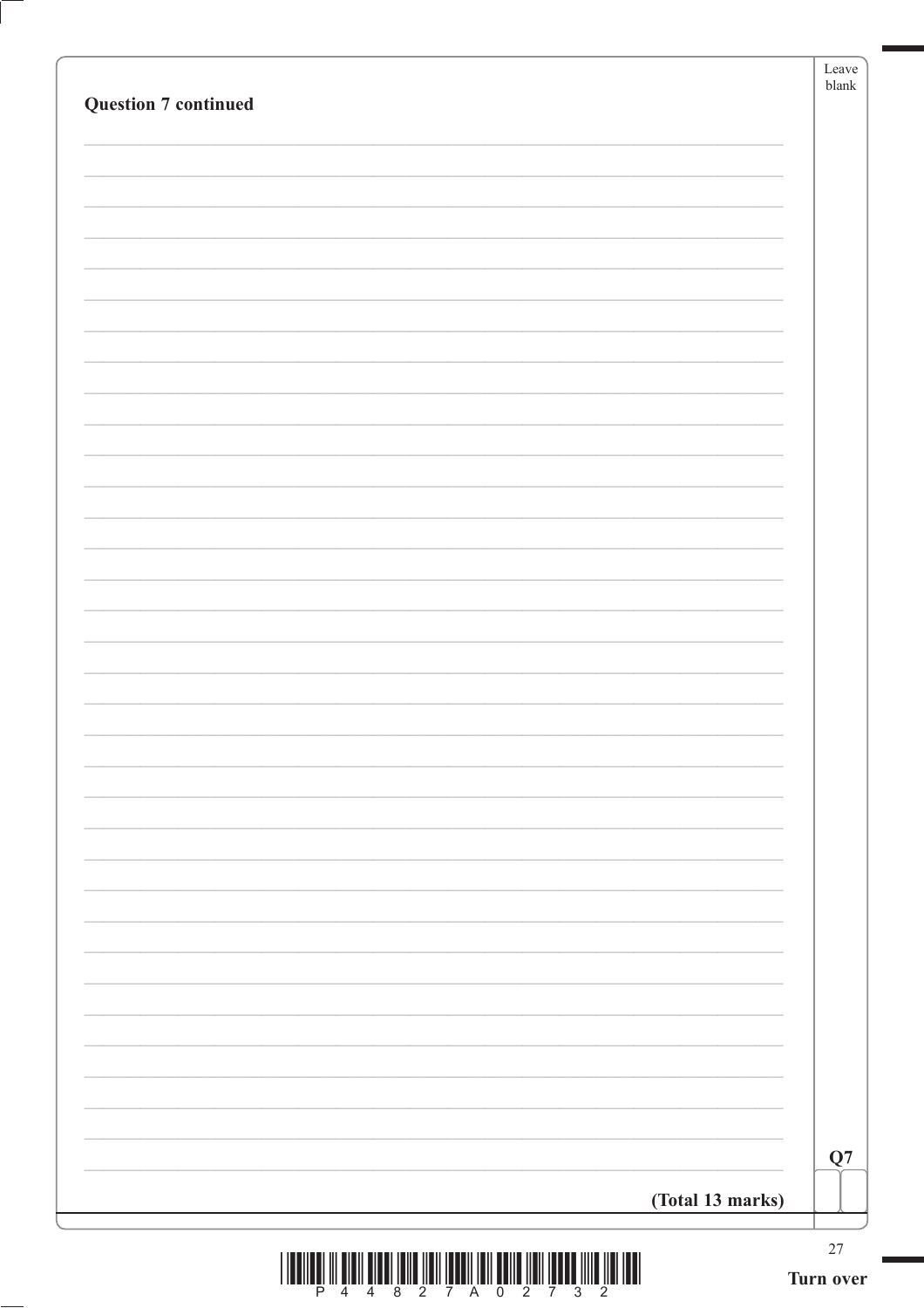

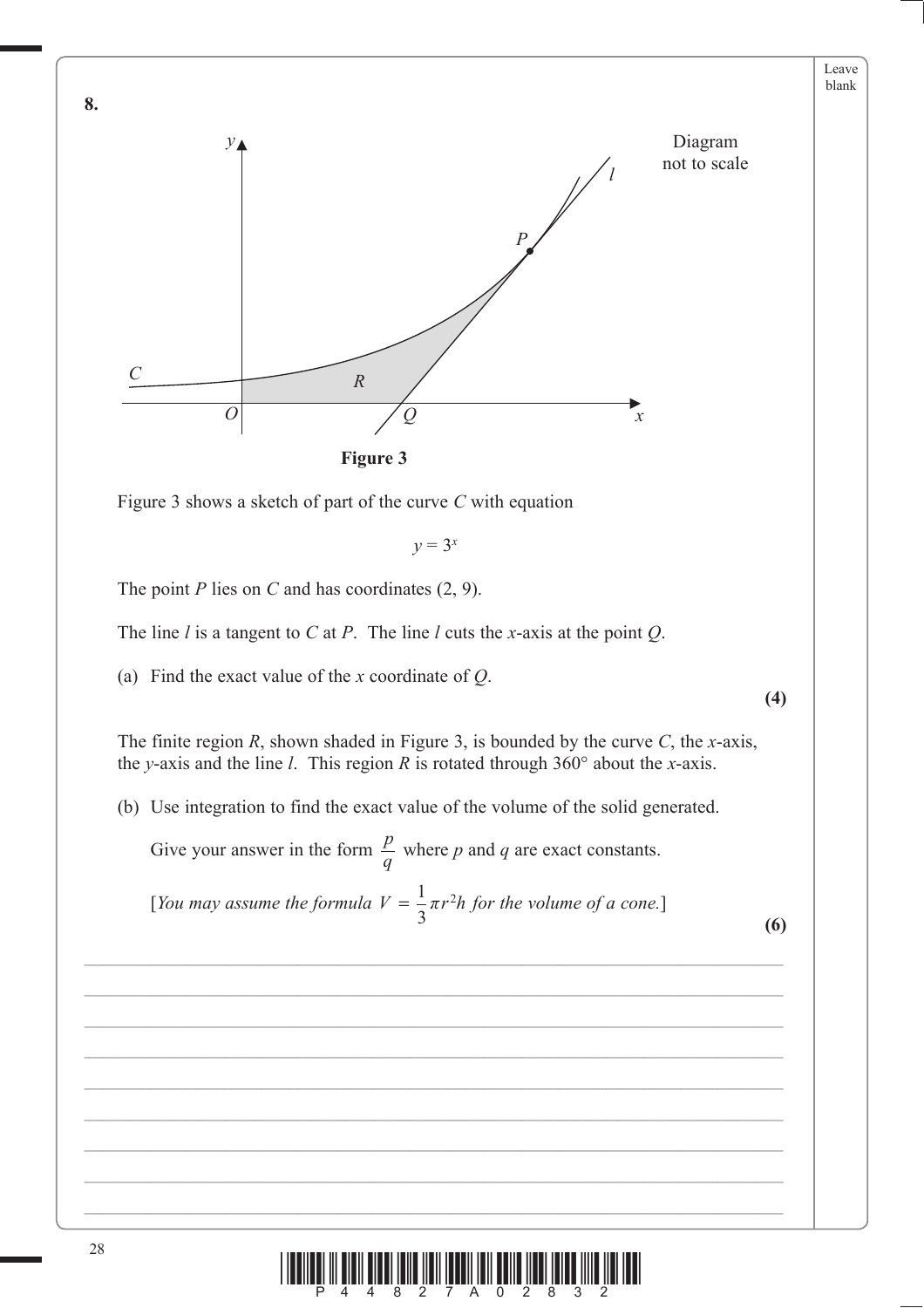|                             | Leave<br>$b$ lank |
|-----------------------------|-------------------|
| <b>Question 8 continued</b> |                   |
|                             |                   |
|                             |                   |
|                             |                   |
|                             |                   |
|                             |                   |
|                             |                   |
|                             |                   |
|                             |                   |
|                             |                   |
|                             |                   |
|                             |                   |
|                             |                   |
|                             |                   |
|                             |                   |
|                             |                   |
|                             |                   |
|                             |                   |
|                             |                   |
|                             |                   |
|                             |                   |
|                             |                   |
|                             |                   |
|                             |                   |
|                             |                   |
|                             |                   |
|                             |                   |
|                             |                   |
|                             |                   |
|                             |                   |
|                             |                   |
|                             |                   |
|                             |                   |
|                             |                   |
|                             |                   |
|                             |                   |
|                             |                   |
|                             | 29                |
|                             | Turn over         |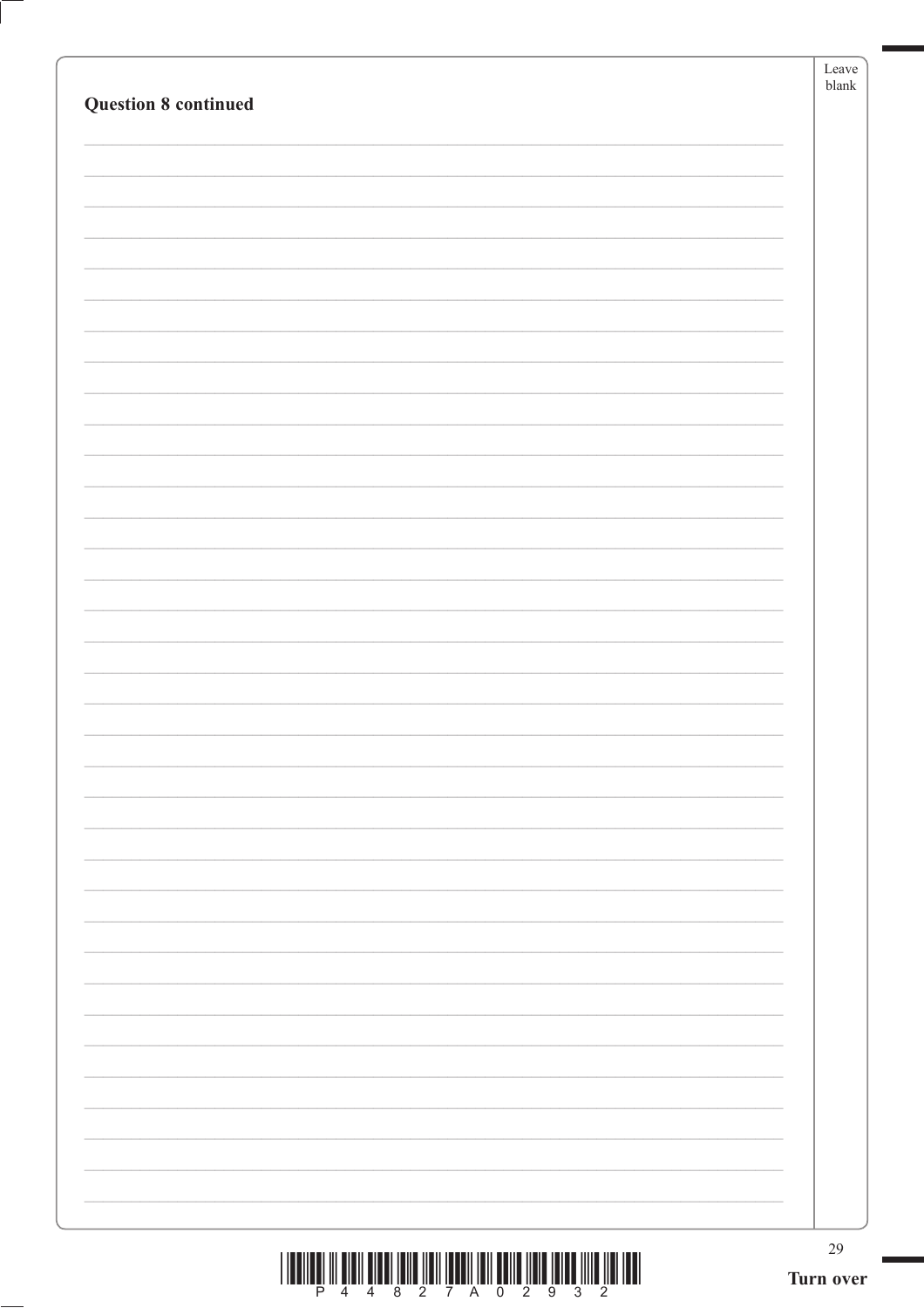|                             | Leave |
|-----------------------------|-------|
| <b>Question 8 continued</b> | blank |
|                             |       |
|                             |       |
|                             |       |
|                             |       |
|                             |       |
|                             |       |
|                             |       |
|                             |       |
|                             |       |
|                             |       |
|                             |       |
|                             |       |
|                             |       |
|                             |       |
|                             |       |
|                             |       |
|                             |       |
|                             |       |
|                             |       |
|                             |       |
|                             |       |
|                             |       |
|                             |       |
|                             |       |
|                             |       |
|                             |       |
|                             |       |
|                             |       |
|                             |       |
|                             |       |
|                             |       |
|                             |       |
|                             |       |
|                             |       |
|                             |       |
|                             |       |
|                             |       |
|                             |       |
|                             |       |
|                             |       |
|                             |       |
|                             |       |
| $30\,$                      |       |

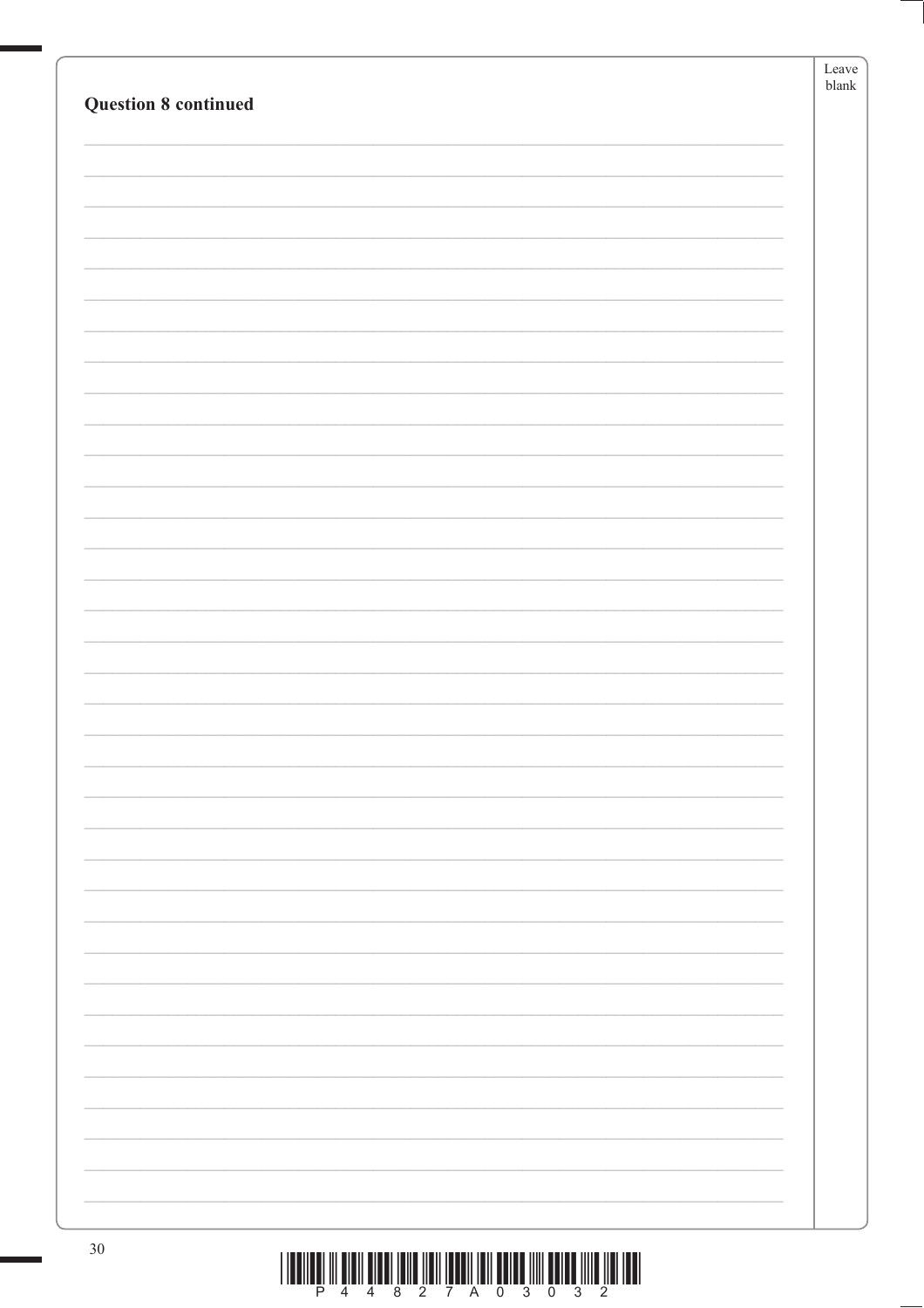|                             | Leave<br>$b$ lank |
|-----------------------------|-------------------|
| <b>Question 8 continued</b> |                   |
|                             |                   |
|                             |                   |
|                             |                   |
|                             |                   |
|                             |                   |
|                             |                   |
|                             |                   |
|                             |                   |
|                             |                   |
|                             |                   |
|                             |                   |
|                             |                   |
|                             |                   |
|                             |                   |
|                             |                   |
|                             |                   |
|                             |                   |
|                             |                   |
|                             |                   |
|                             |                   |
|                             |                   |
|                             |                   |
|                             |                   |
|                             |                   |
|                             |                   |
|                             |                   |
|                             |                   |
|                             |                   |
|                             |                   |
|                             |                   |
|                             |                   |
|                             |                   |
|                             |                   |
|                             |                   |
|                             |                   |
|                             | 31                |
|                             | Turn over         |